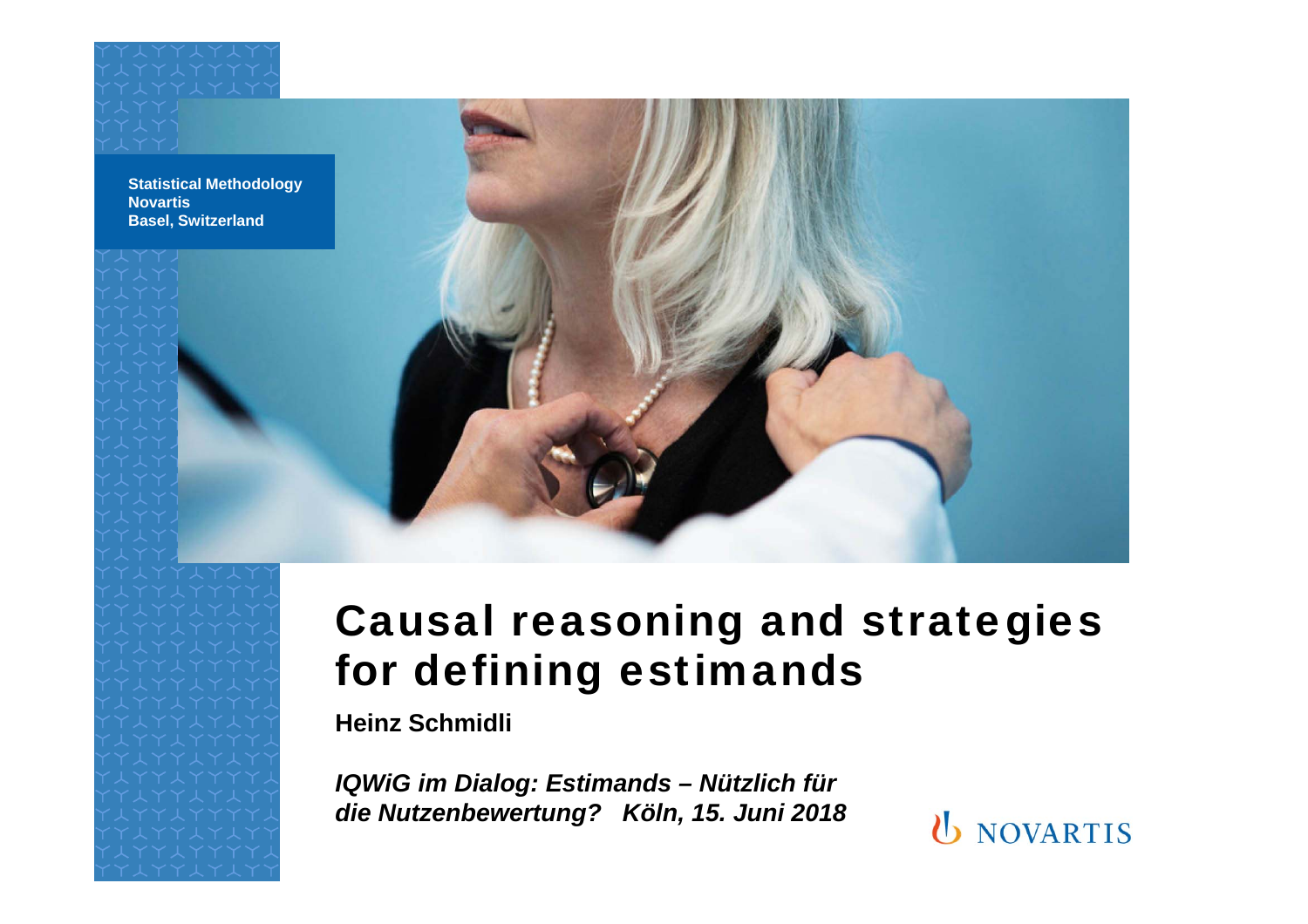# Disclaimer

The views and opinions expressed in this presentation and on the slides are solely those of the presenter and not necessarily those of Novartis. Novartis does not guarantee the accuracy or reliability of the information provided herein.

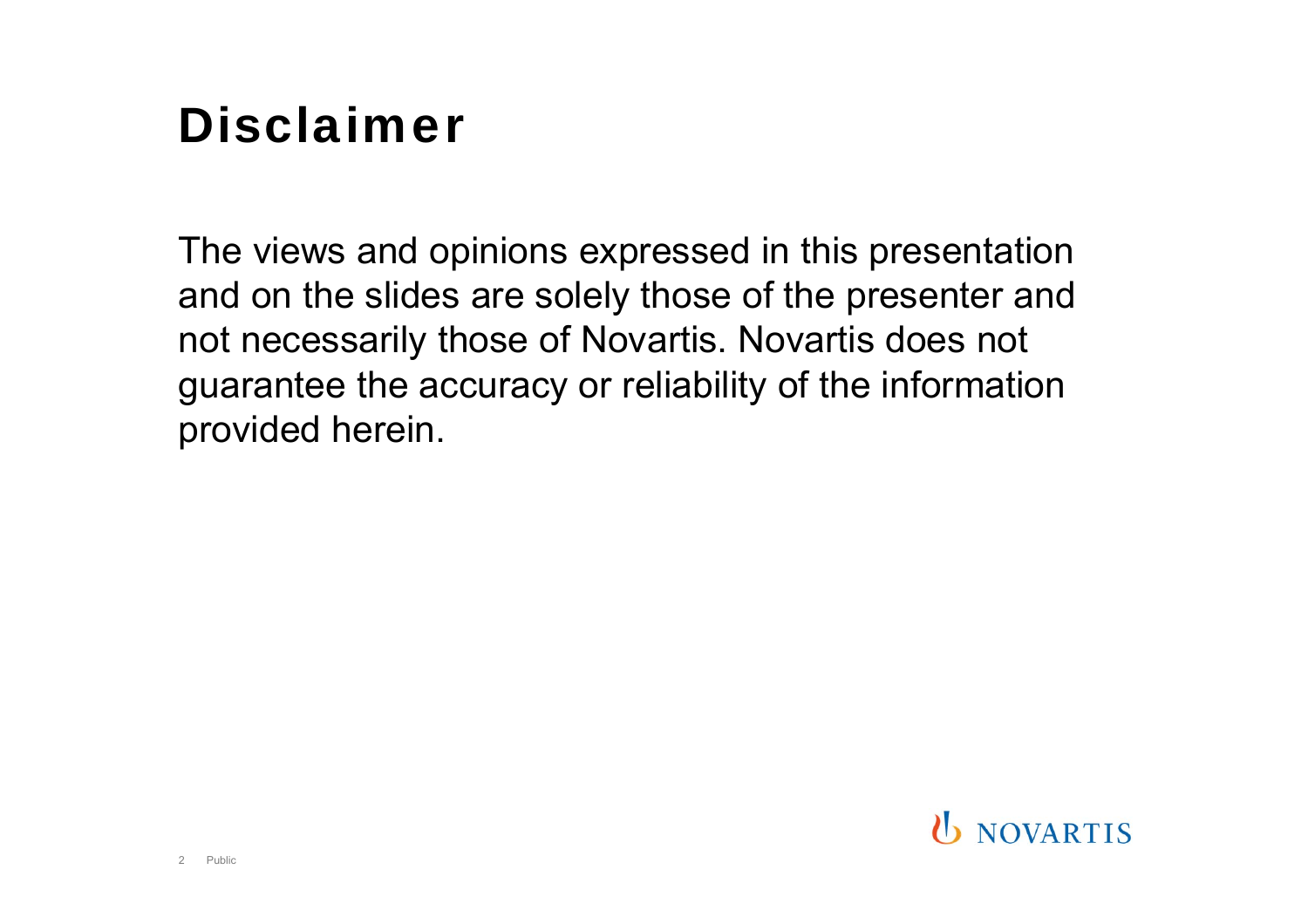# **Outline**

- ICH E9(R1) Intercurrent events & the five strategies
- Causal estimands
- Principal Stratum estimand: case studies
- Discussion and Conclusions

#### *Acknowledgements*

o Mouna Akacha, Frank Bretz, Björn Bornkamp, Baldur Magnusson

o Dan Scharfstein

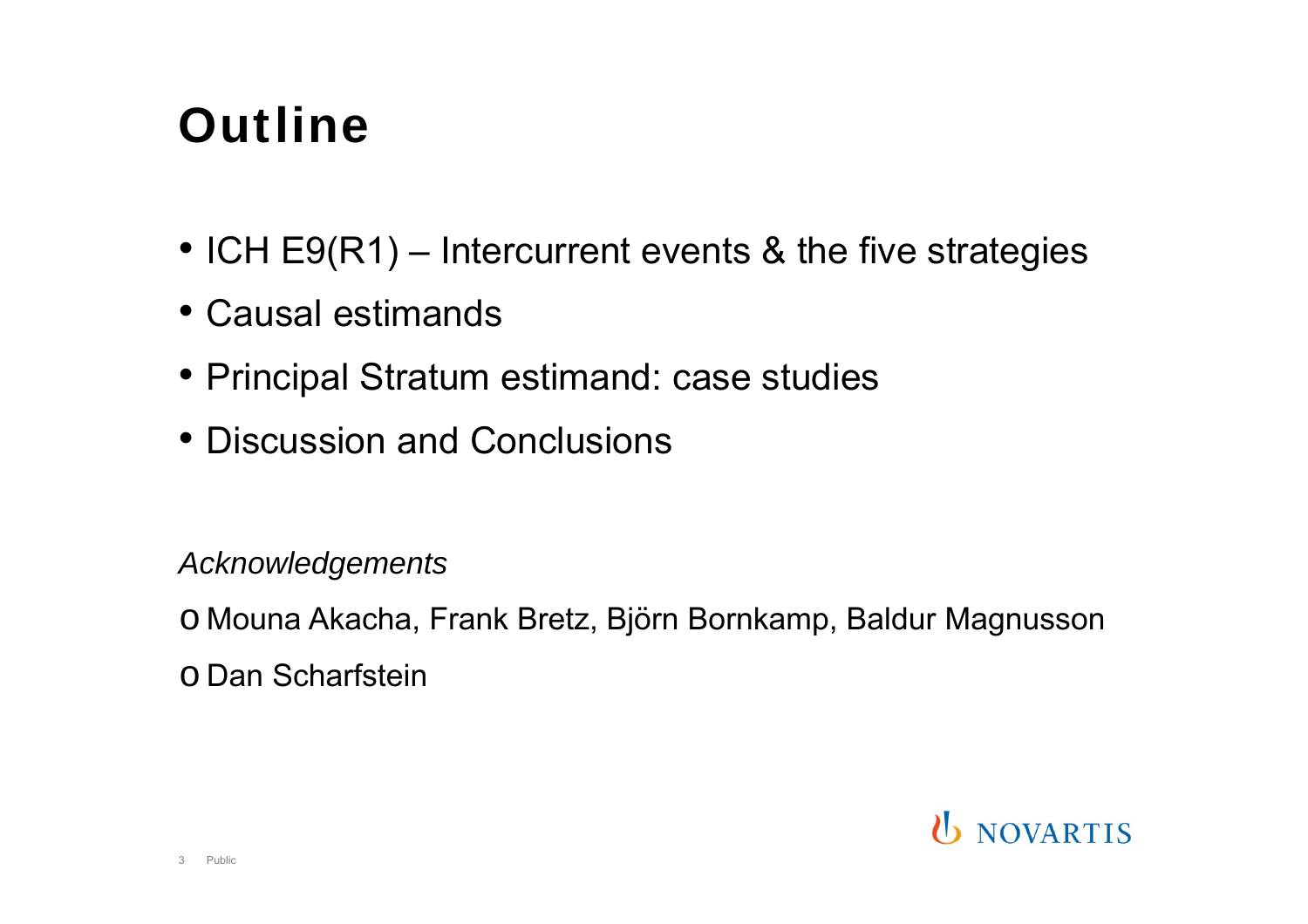## ICH E9(R1) Addendum Intercurrent events

In clinical trials, one may foresee different types of events after randomization ('intercurrent events')

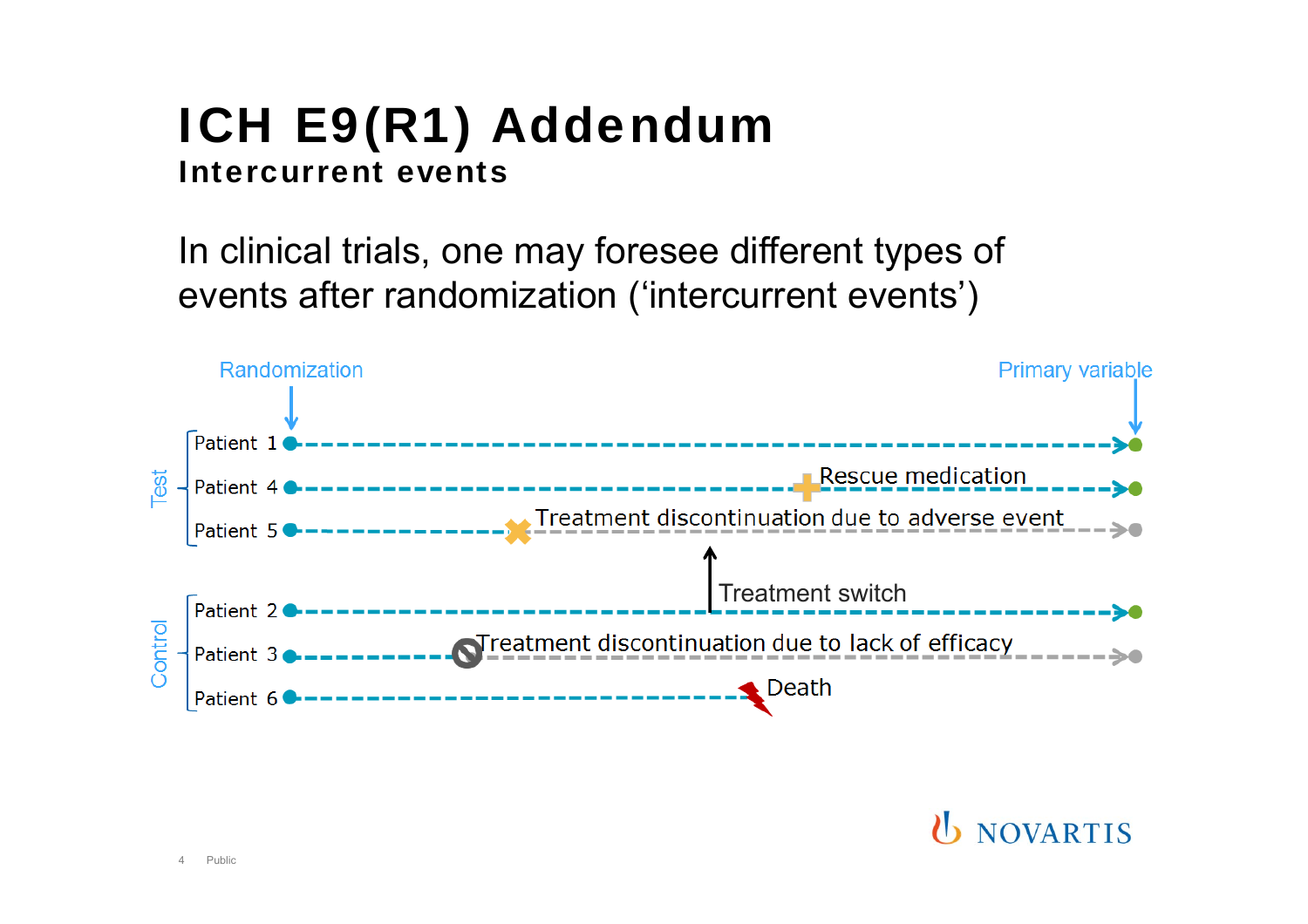## ICH E9(R1) Addendum Intercurrent events

How to define 'treatment effect' in population of interest for primary variable in presence of intercurrent events?

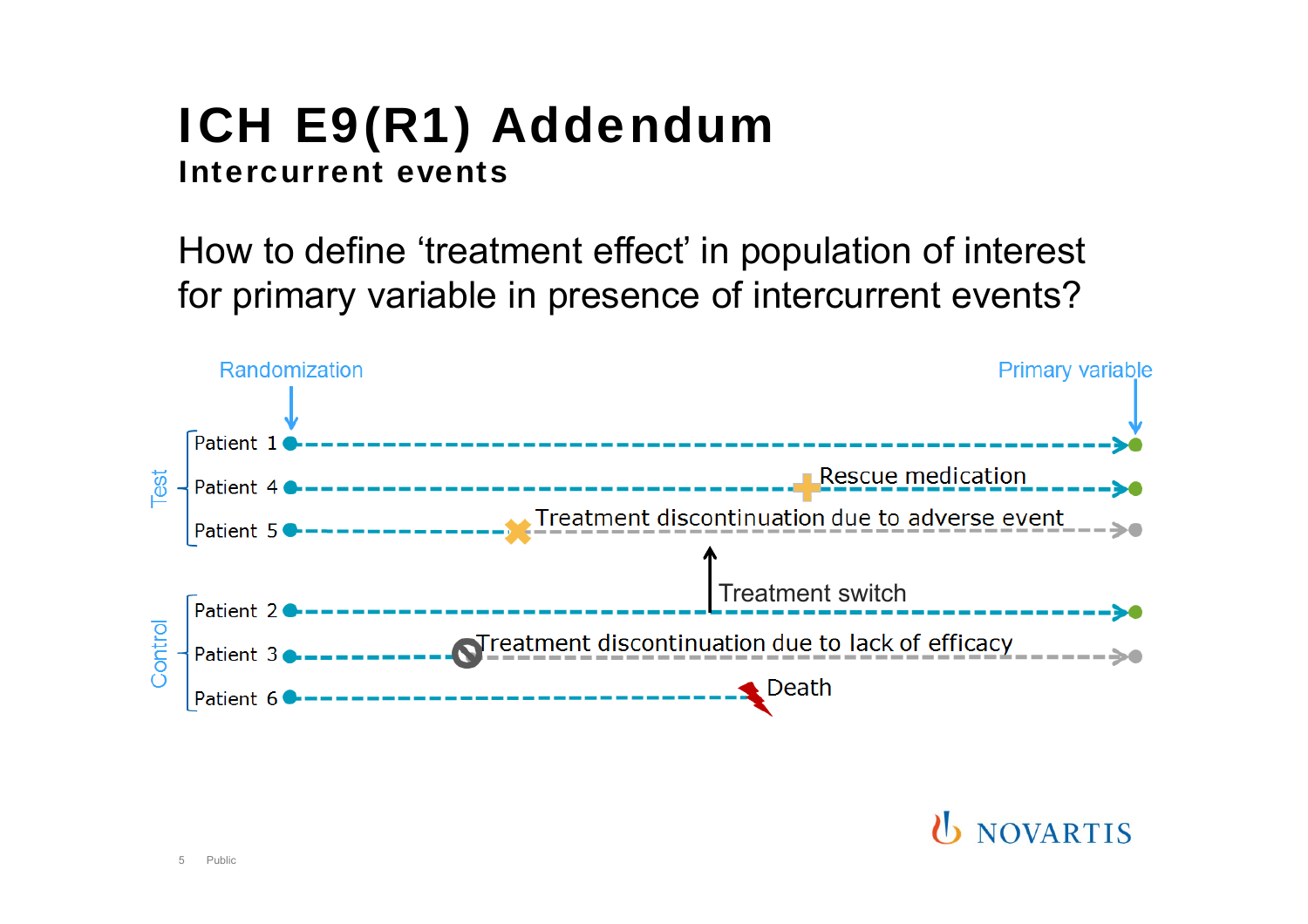## ICH E9(R1) Addendum **Strategies**

Five *strategies* for handling each intercurrent event discussed in ICH E9 Addendum.

- *Treatment policy*: Occurrence of intercurrent event ignored;
- *Composite*: Intercurrent event is component of variable;
- *Hypothetical*: Scenario is envisaged in which the intercurrent event would not happen;
- *Principal stratum*: Target population is subpopulation for which intercurrent event would not occur;
- *While on treatment*: Response to treatment prior to the occurrence of the intercurrent event is of interest.

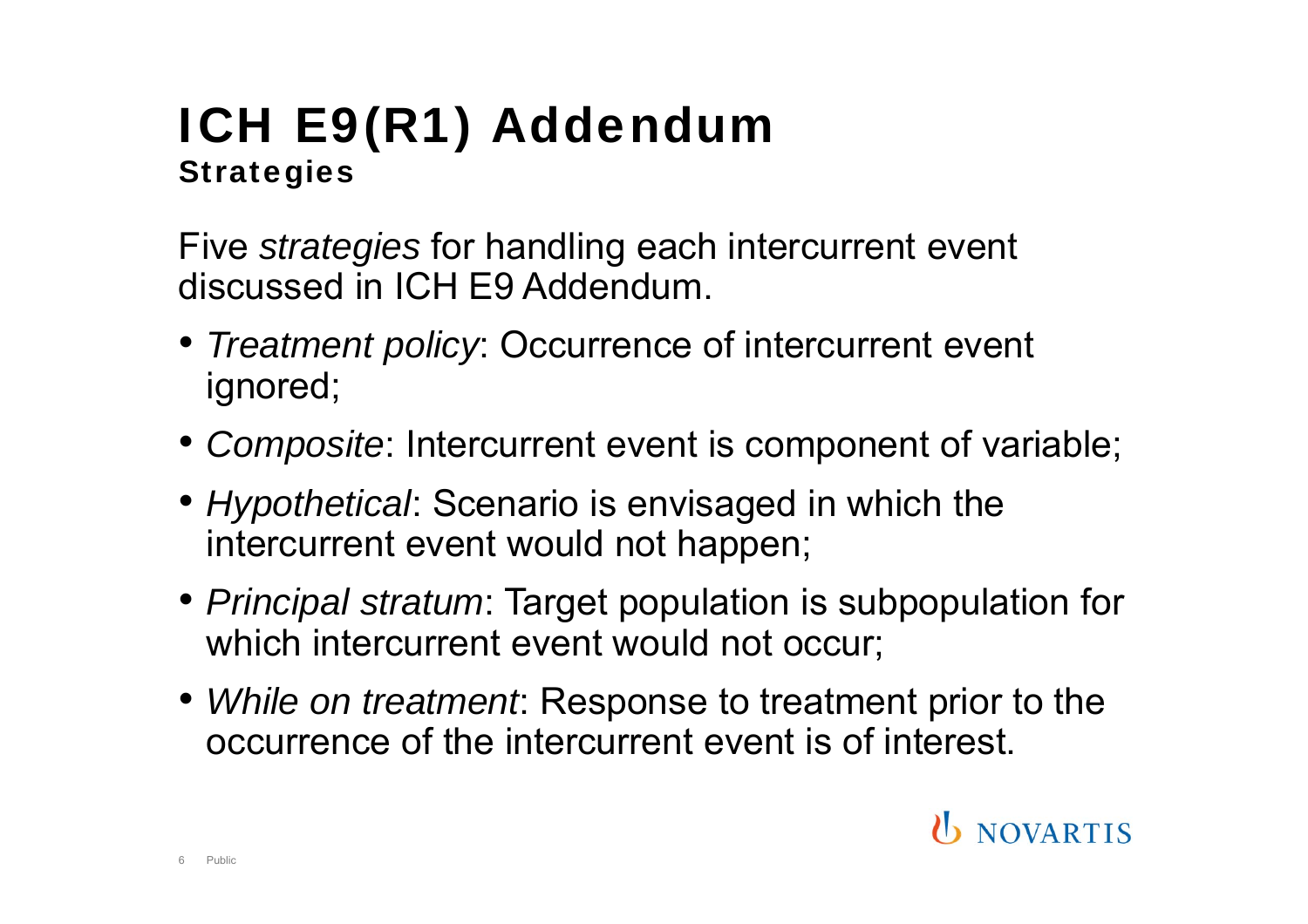## ICH E9(R1) Addendum Strategies vs Estimand

Estimand may consider different strategies for each type of intercurrent event

*Example*

**Intercurrent event** *Allegy Strategy* Treatment discontinuation due to AE Treatment policy Treatment discontinuation due to lack-of-efficacy hypothetical Death **Composite** 

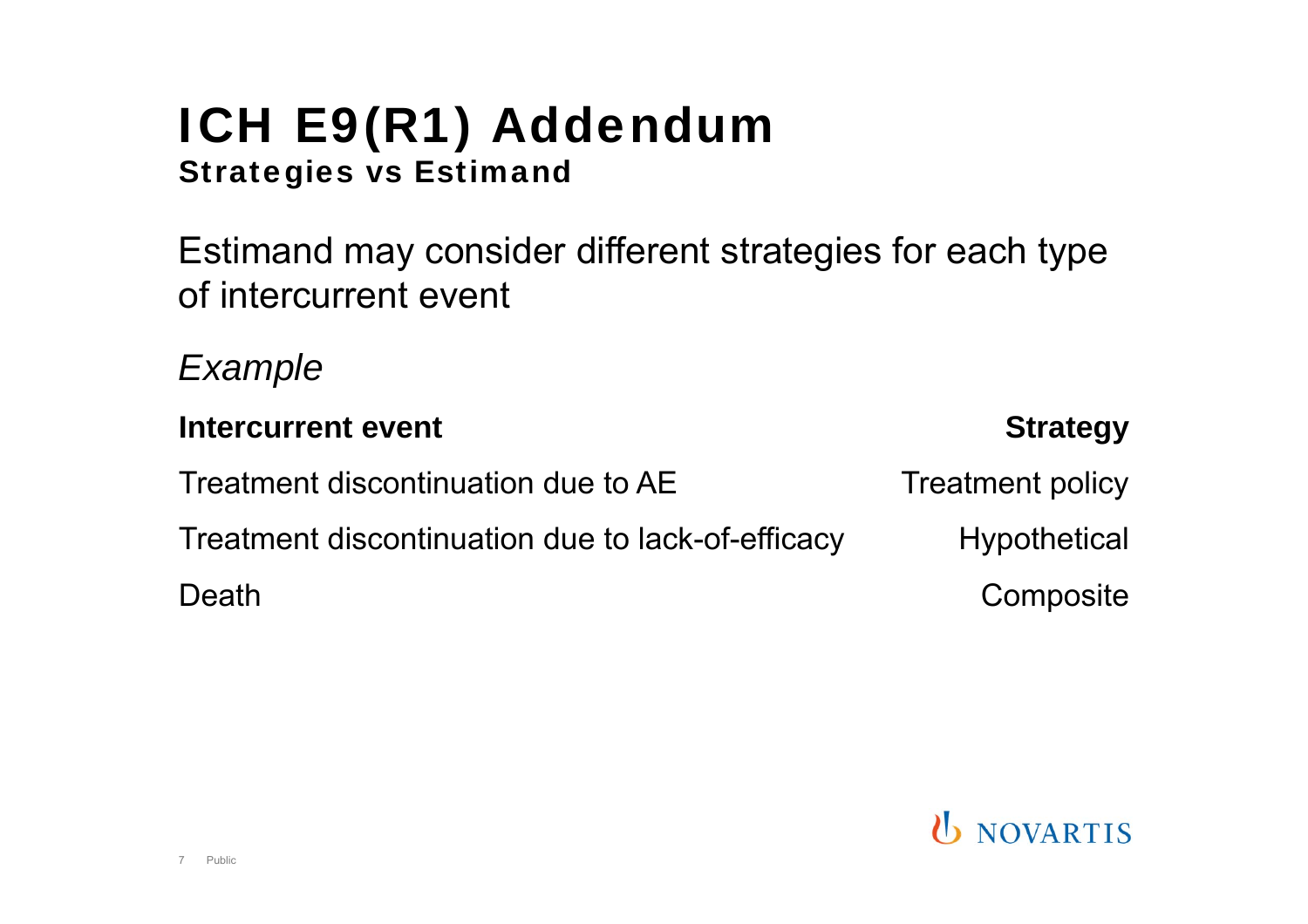Public

8

### ICH E9(R1) Addendum Strategies vs Estimand - Type 2 diabetes mellitus

*EMA (2018) Guideline on clinical investigation of medicinal products in the treatment or prevention of diabetes mellitus (draft)*

## **Intercurrent event** *Allegy Strategy* Treatment discontinuation Treatment policy Use of rescue medication Use of rescue medication Change of background medication Theorem and Hypothetical

'... under the assumption that rescue medication, or use of other medications that will influence HbA1c values, was not introduced (hypothetical scenario) ...'

**U** NOVARTIS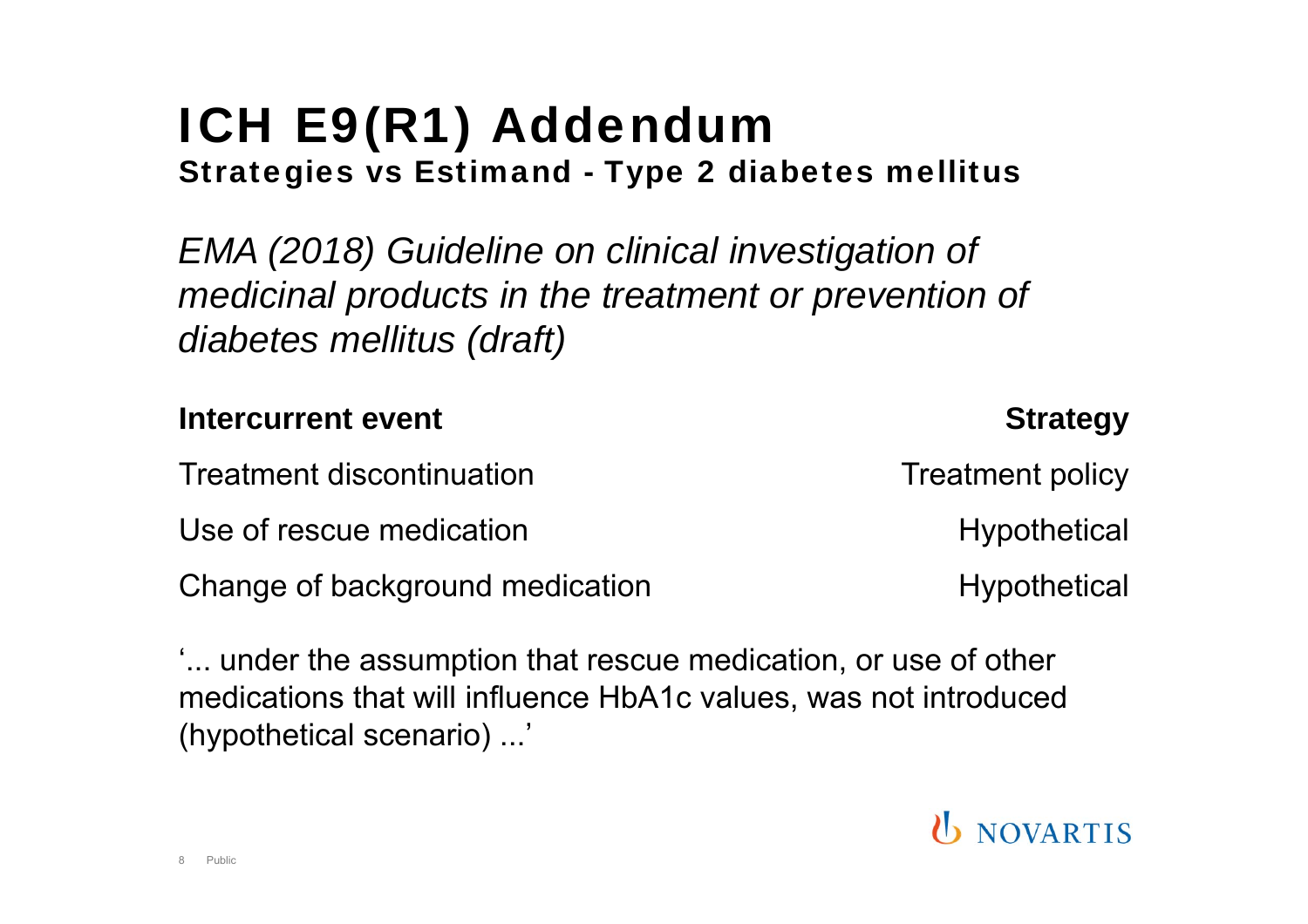## ICH E9(R1) Addendum Strategies vs Estimand - Alzheimer's disease

*EMA (2018) Guideline on the clinical investigation of medicines for the treatment of Alzheimer's disease*

- 8. Confirmatory Trials in Alzheimer´s disease
- 8.1. Intercurrent events in Alzheimer´s disease
- 8.1.1. Target of estimation in AD dementia
- 8.1.2. Target of estimation in the prodromal AD/MCI due to AD or Preclinical AD setting
- **Intercurrent events**: discontinue treatment, initiation of new medication, modification of concomitant symptomatic treatment, vascular/cardiac/metabolic events, death, ...
- **Strategies**: treatment policy, composite, hypothetical, principal stratum

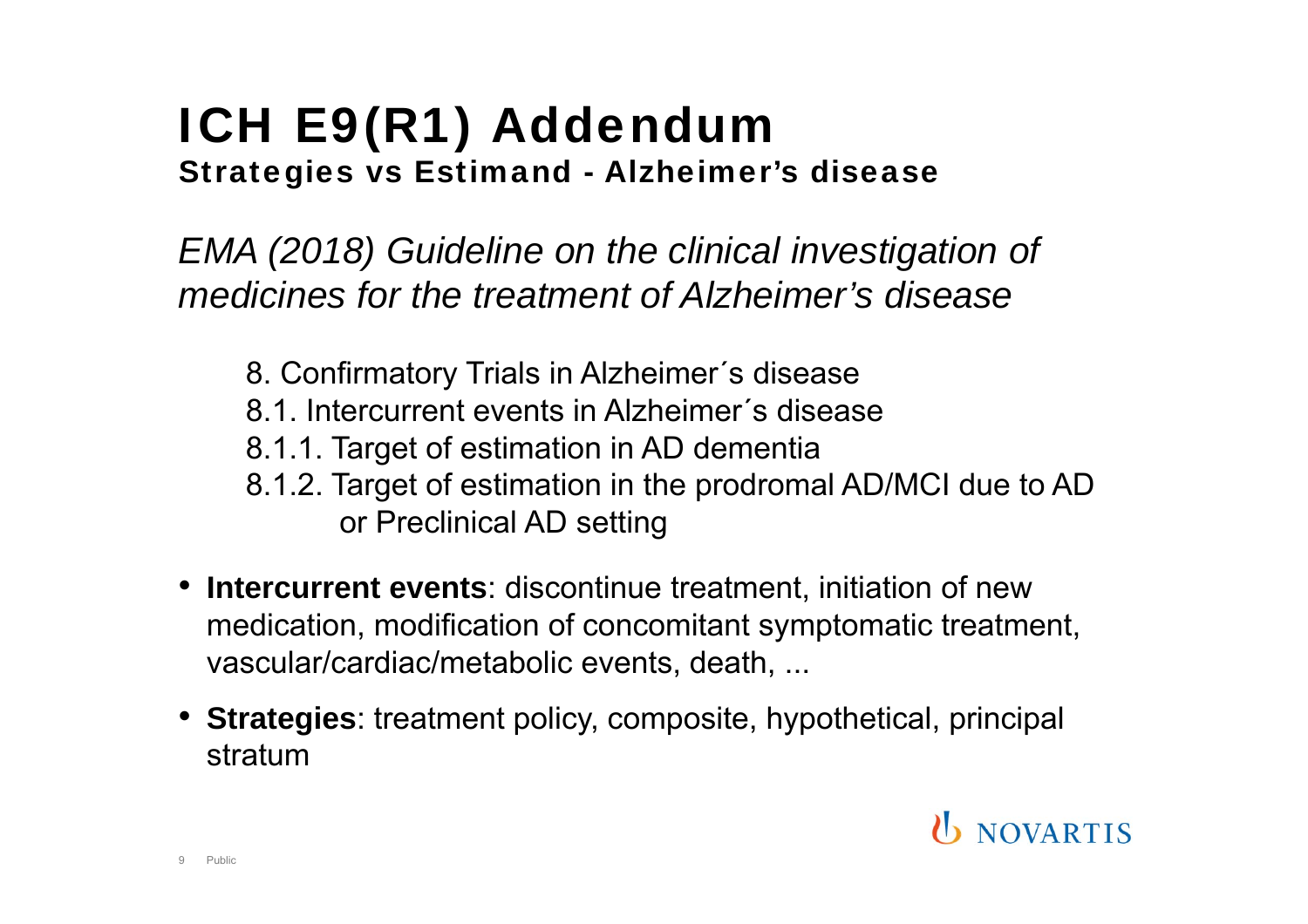## Causal EstimandsUS NAS report

*US NAS (2010) The Prevention and Treatment of Missing Data in Clinical Trials*

US NAS report - Recommendation 1

'The trial protocol should explicitly define

- a) the objective(s) of the trial;
- b) the associated primary outcome or outcomes;
- c) how, when, and on whom the outcome or outcomes will be measured;
- d) the measures of intervention effects, that is, the **causal estimands** of primary interest.

These measures should be meaningful for all study participants, and estimable with minimal assumptions.'

Term "causal" not used in ICH E9(R1) Addendum, but framework/language aligned with causal reasoning

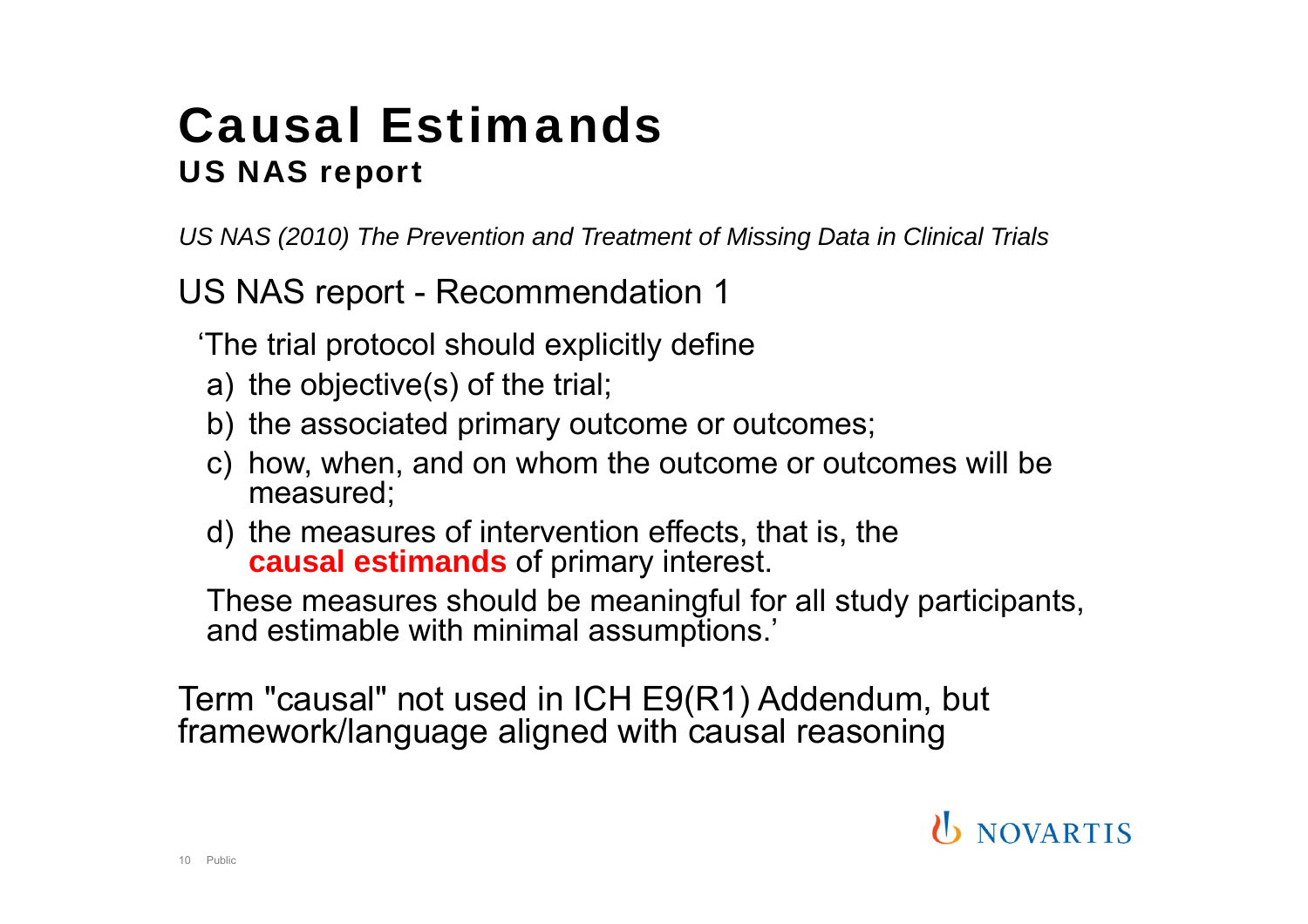### Causal EstimandsCausal inference

Causal inference well established science

- Neyman (1923) Agricultural experiments
- Extended by Rubin (1974) to non-randomized studies
- Important contributions by Robins, Pearl, ...

Causal questions expressed using framework of *potential outcomes*

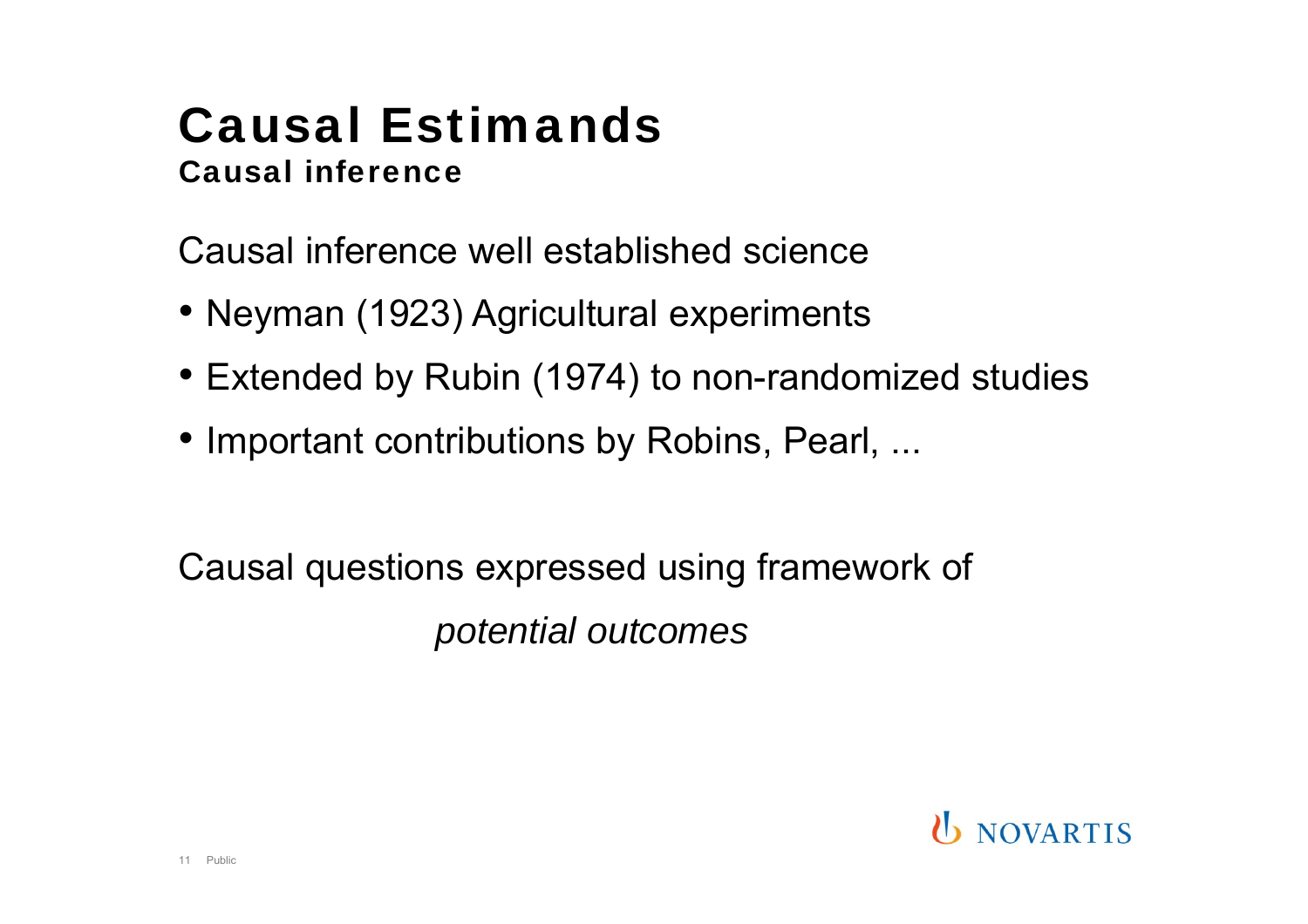# Causal Estimands

#### Potential outcomes – a thought experiment

*Double-blind randomized controlled clinical trial*

Seconds before patient Adam is randomized to experimental or control treatment He will either receive these pills or these pills





Potential outcomes Lives 2 years Lives 1 year Difference between potential outcomes is causal effect

**U** NOVARTIS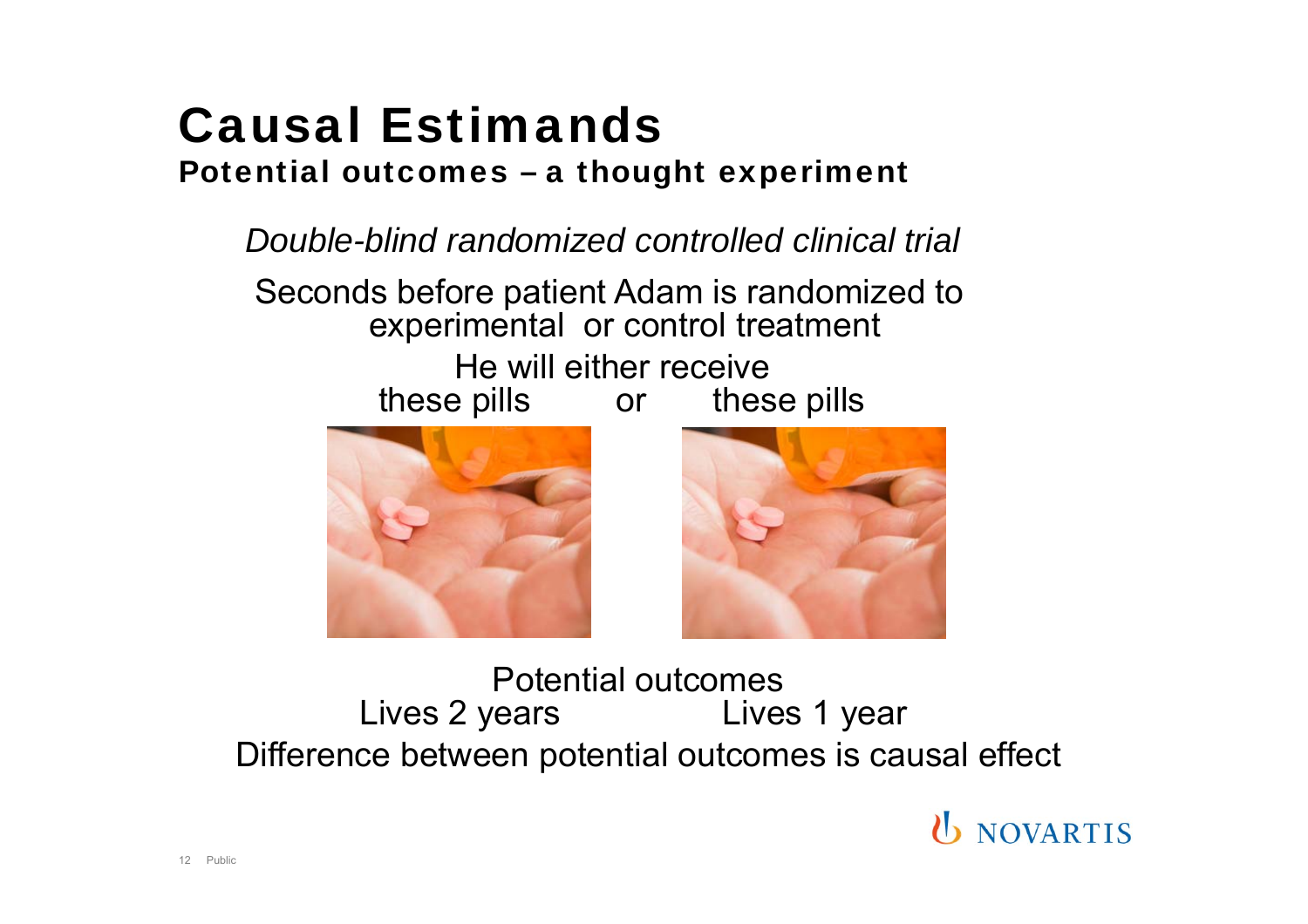## Causal EstimandsPotential outcomes

- RCT Experimental (E) vs Control (C) treatment
	- Population: patients with cancer
	- Variable: time-to-death Y [years], from time of randomization
	- Intercurrent events ignored (...as a starting point...)

### Potential outcome framework\*

- # Patient Y(E) Y(C) 1 Adam 2 1
- 2 Bruce 5 7

#### 3 ...

Y(E): how long the patient would live if randomized to E

Y(C): how long the patient would live if randomized to C

*\*Neyman (1923), Rubin (1974)*

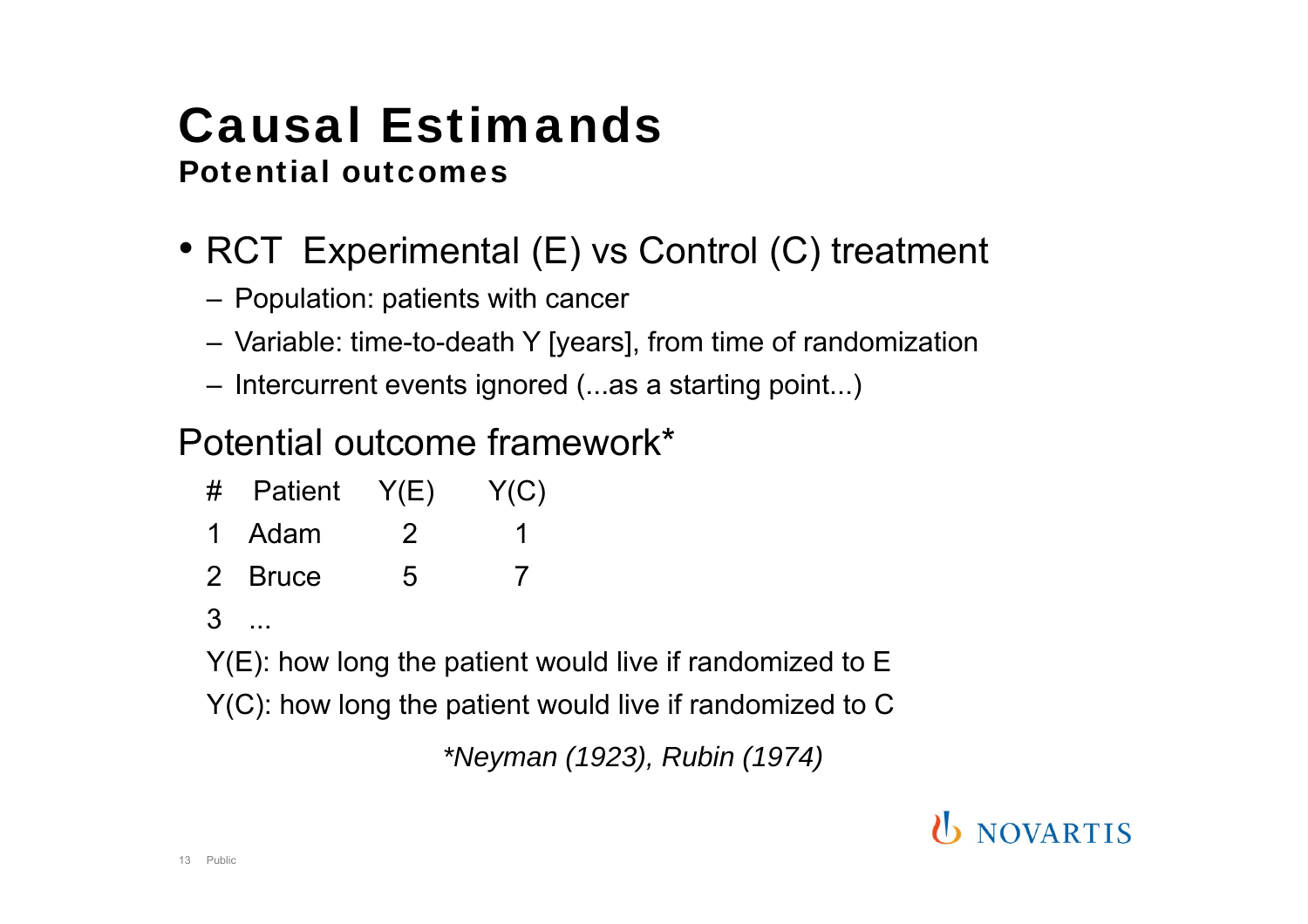### Causal EstimandsPopulation causal estimand

Potential outcome framework

# Patient  $Y(E)$   $Y(C)$   $Y(E)-Y(C)$ 1 Adam 2 1 +1 Individual causal effect 2 Bruce 5 7 -2 $3$ 

Y(E), Y(C): how long the patient would live if randomized to E or C

Population causal estimand, e.g.

 $average(Y(E) - Y(C)) = average(Y(E)) - average(Y(C))$ 

Many alternatives, e.g.

- average( log{Y(E)} ) average( log{Y(C)} ) Accelerated Life Time
- median( Y(E) ) / median( Y(C) )

## **U** NOVARTIS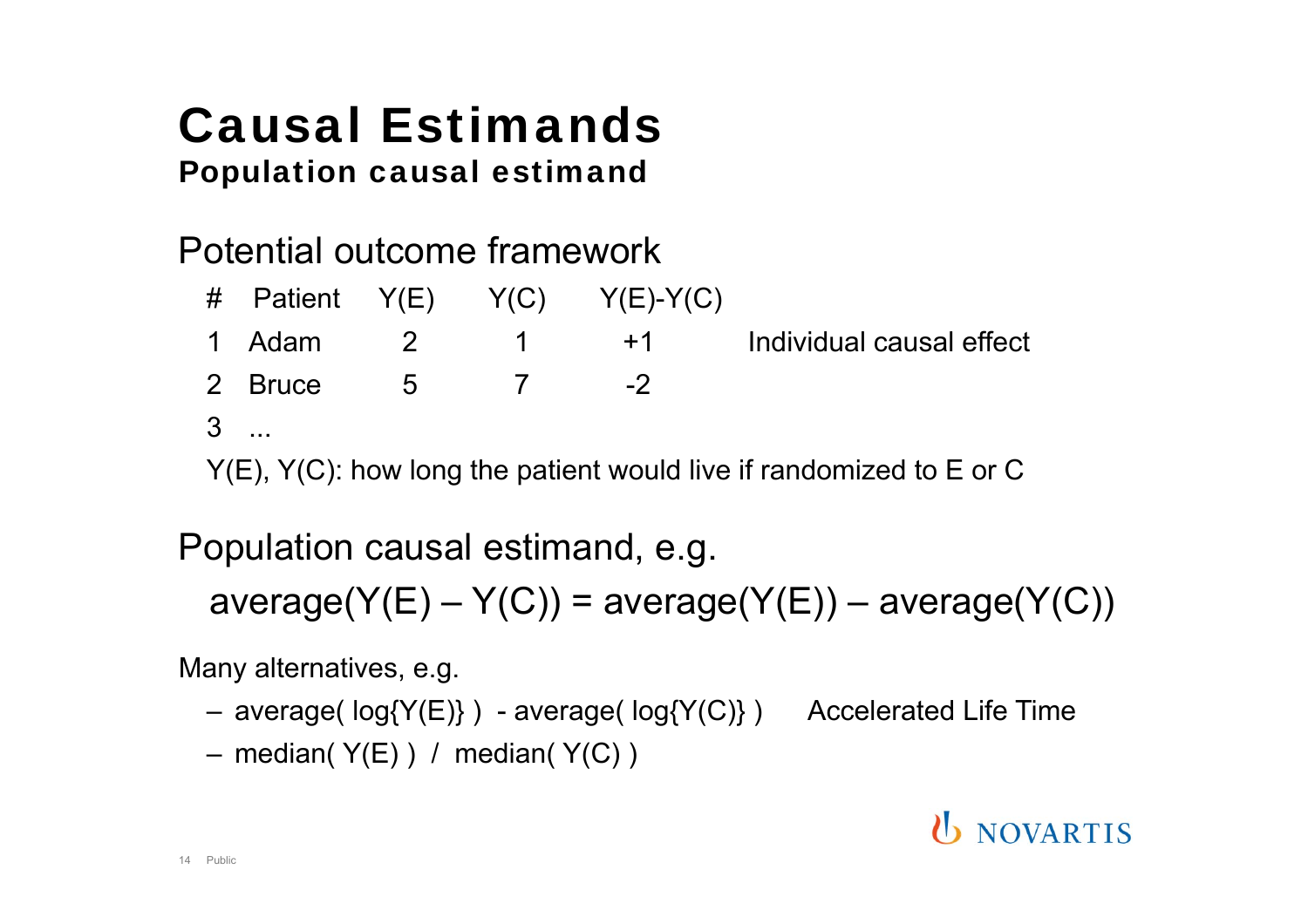### Causal EstimandsStatistical inference



Estimation – key role of randomisation

- Y(E), Y(C) independent of treatment X for randomized controlled trials
- average( Y | X=E) average( Y | X=C) unbiased estimate of average( $Y(E)$ ) – average( $Y(C)$ )

Frequentist and Bayesian approaches available for statistical inference

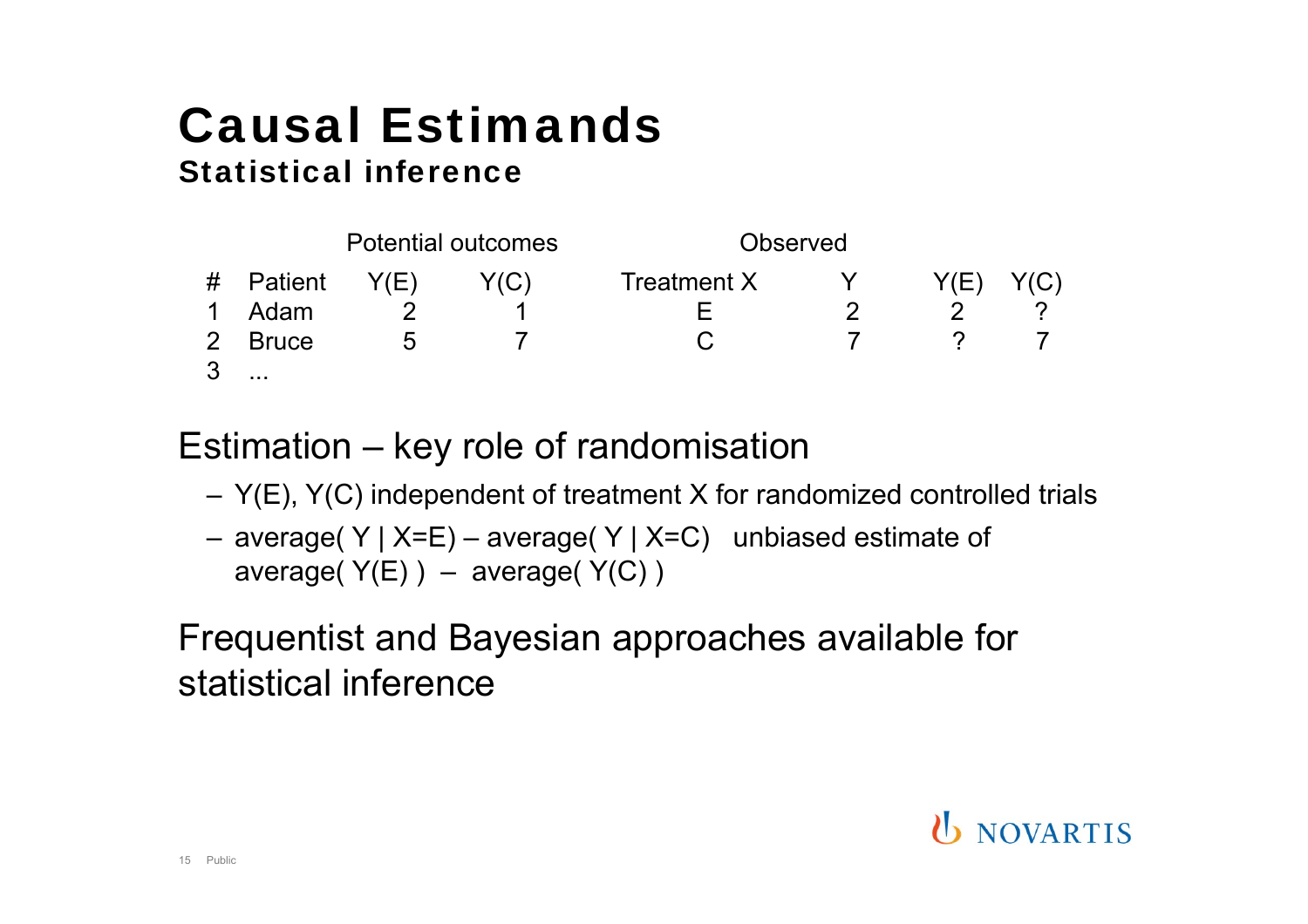## Causal Estimands**Strategies**

### ICH E9 Addendum *strategies* for intercurrent events

- *Treatment policy (ITT)*: Occurrence of intercurrent event ignored;
- *Composite*: Intercurrent event is component of variable;
- *Hypothetical*: Scenario is envisaged in which the intercurrent event would not occur;
- *Principal stratum*: Target population is subpopulation for which intercurrent event would not occur;
- *While on treatment*: Response to treatment prior to the occurrence of the intercurrent event is of interest.

### Causal language - illustration in RCT setting:

- Experimental (E) vs Control (C) treatment
- Just one intercurrent event

*Scharfstein (2017)*

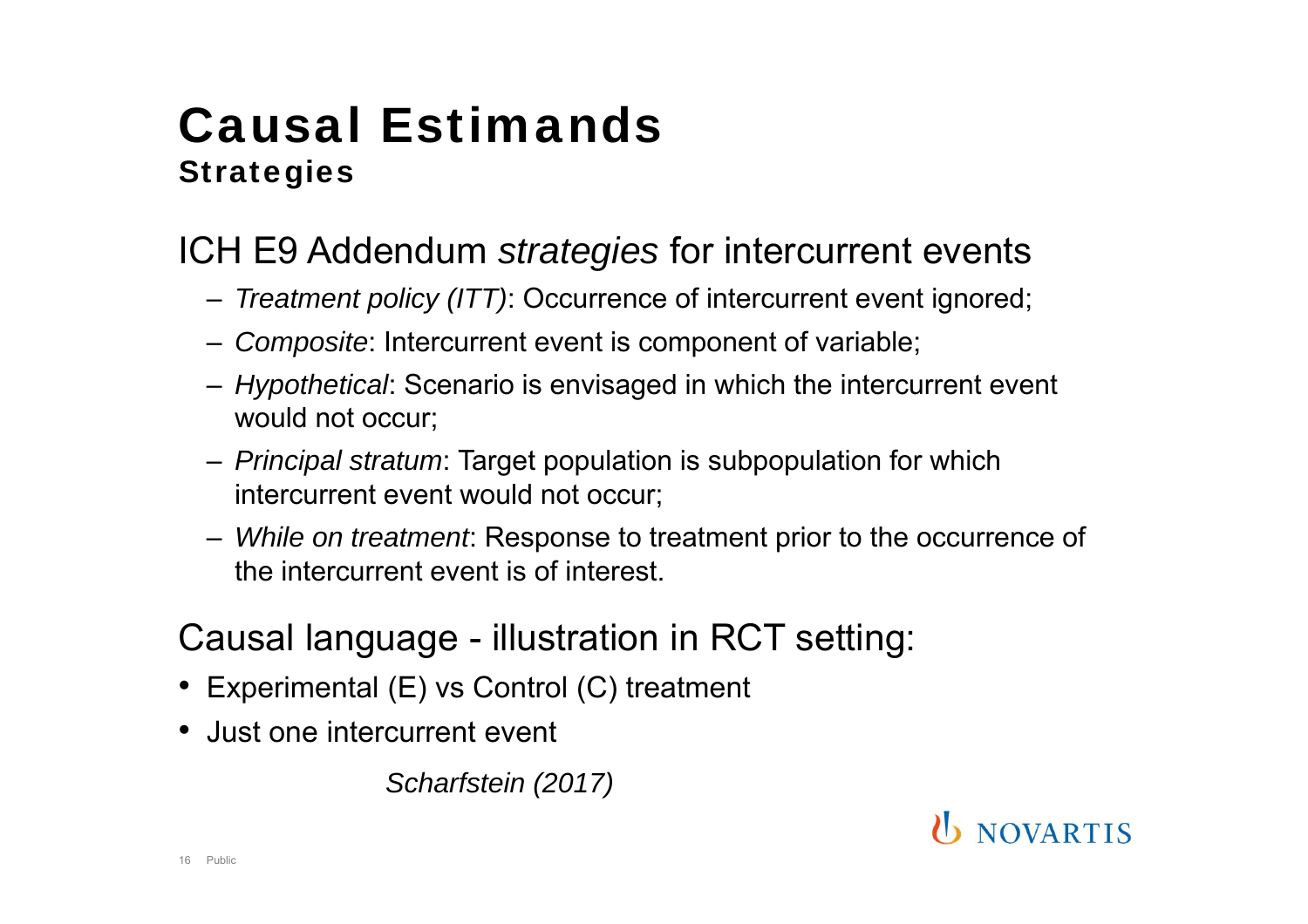## Causal Estimands**Strategies**

- Population: Patients with diabetes
- Variable: Y=Change in HbA1c from baseline to 24 weeks [mmol/mol]
- Intercurrent event: R=intake of rescue medication
- # Patient Y(E) R(E) Y(C) R(C)
- 1 John 2 no 5 yes
- 2 Brian -8 yes 0 yes

- Strategies
	- a) Treatment-policy/ITT: Y(E) vs Y(C)

e.g. average( $Y(E)$ ) – average( $Y(C)$ )

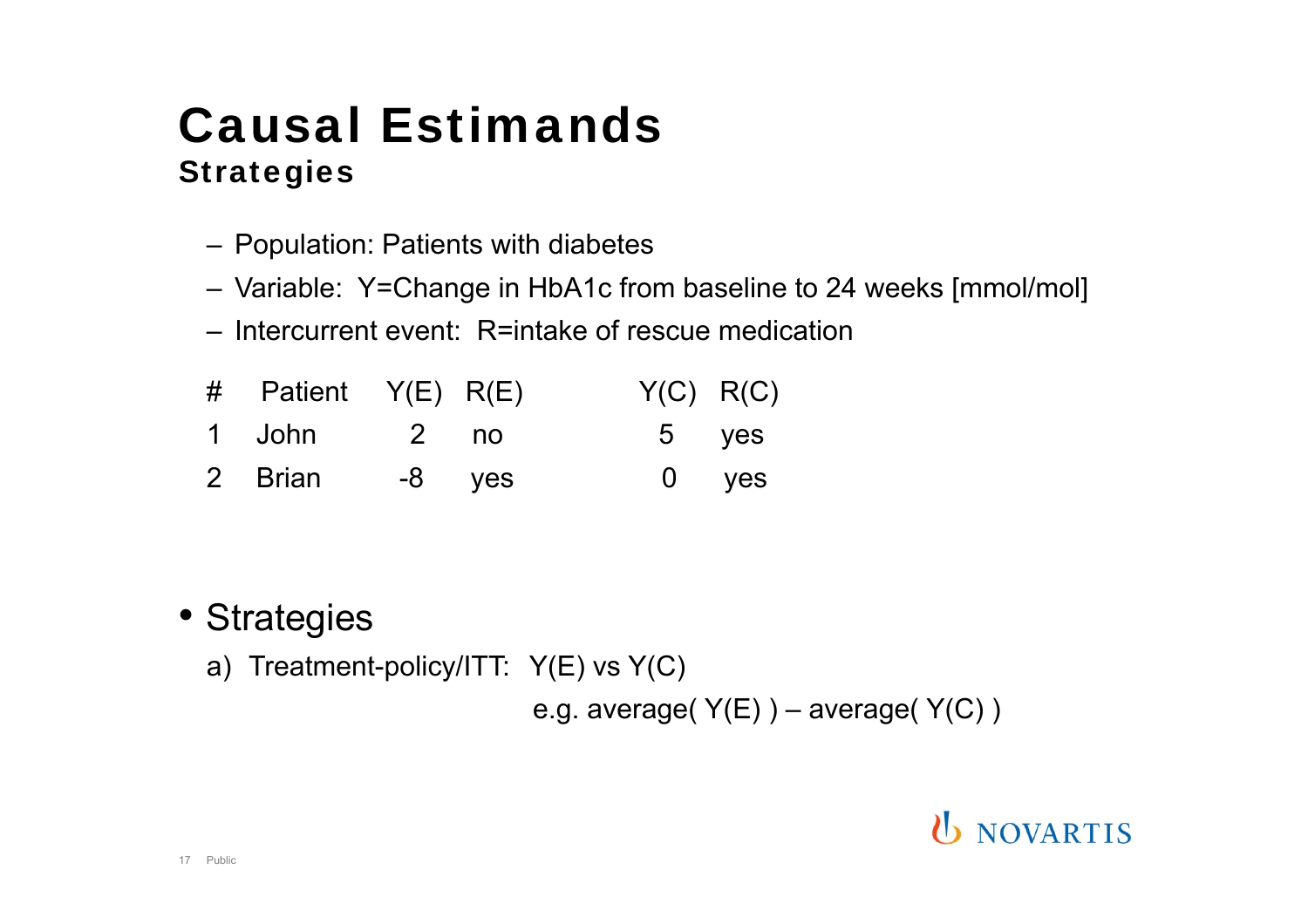## Causal Estimands**Strategies**

|                                                              |                      |  |  | # Patient Y(E) R(E) Y(E,R=no) |  |  | $Y(C) R(C) Y(C, R=no)$ |
|--------------------------------------------------------------|----------------------|--|--|-------------------------------|--|--|------------------------|
|                                                              | 1 John    2  no    2 |  |  |                               |  |  | 5 yes 7                |
|                                                              |                      |  |  | 2 Brian -8 yes -1             |  |  |                        |
| $H$ unotherical $V(F \nvert P=n)$ if rescue medication would |                      |  |  |                               |  |  |                        |

Hypothetical Y(E,R=no): if rescue medication would not have been allowed

#### • Strategies

- a) Treatment-policy/ITT: Y(E) vs Y(C)
- b) Hypothetical: Y(E,R=no) vs Y(C,R=no)

e.g. average(Y(E,R=no)) – average(Y(C,R=no))

### **U** NOVARTIS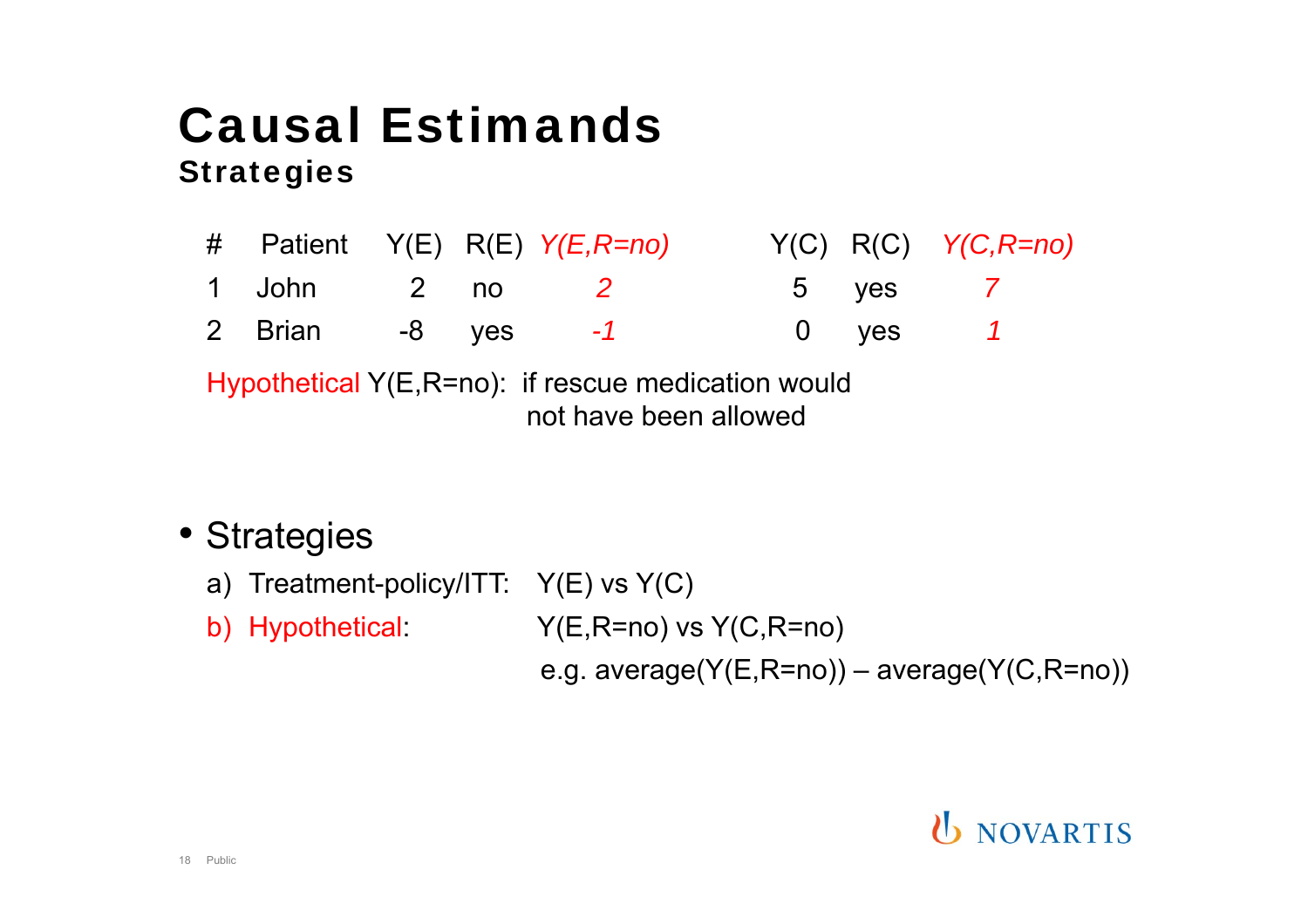## Principal Stratum Estimand Subgroups

- Treatment effect in specific subgroups guide decisions: product labeling, reimbursement, clinical practice
- Yusuf et al (1991) *JAMA*
	- "Proper subgroups": characterized by baseline data
	- "Improper subgroups": characterized by post-randomization data
- Naive analysis for "improper subgroups" misleading (post-randomization data are affected by treatment)
- Frangakis and Rubin (2002) *Biometrics*
	- Potential outcomes for post-randomization data
	- Subgroup defined based on potential outcomes
	- "Proper subgroup" as potential outcomes can be handled as baseline covariates

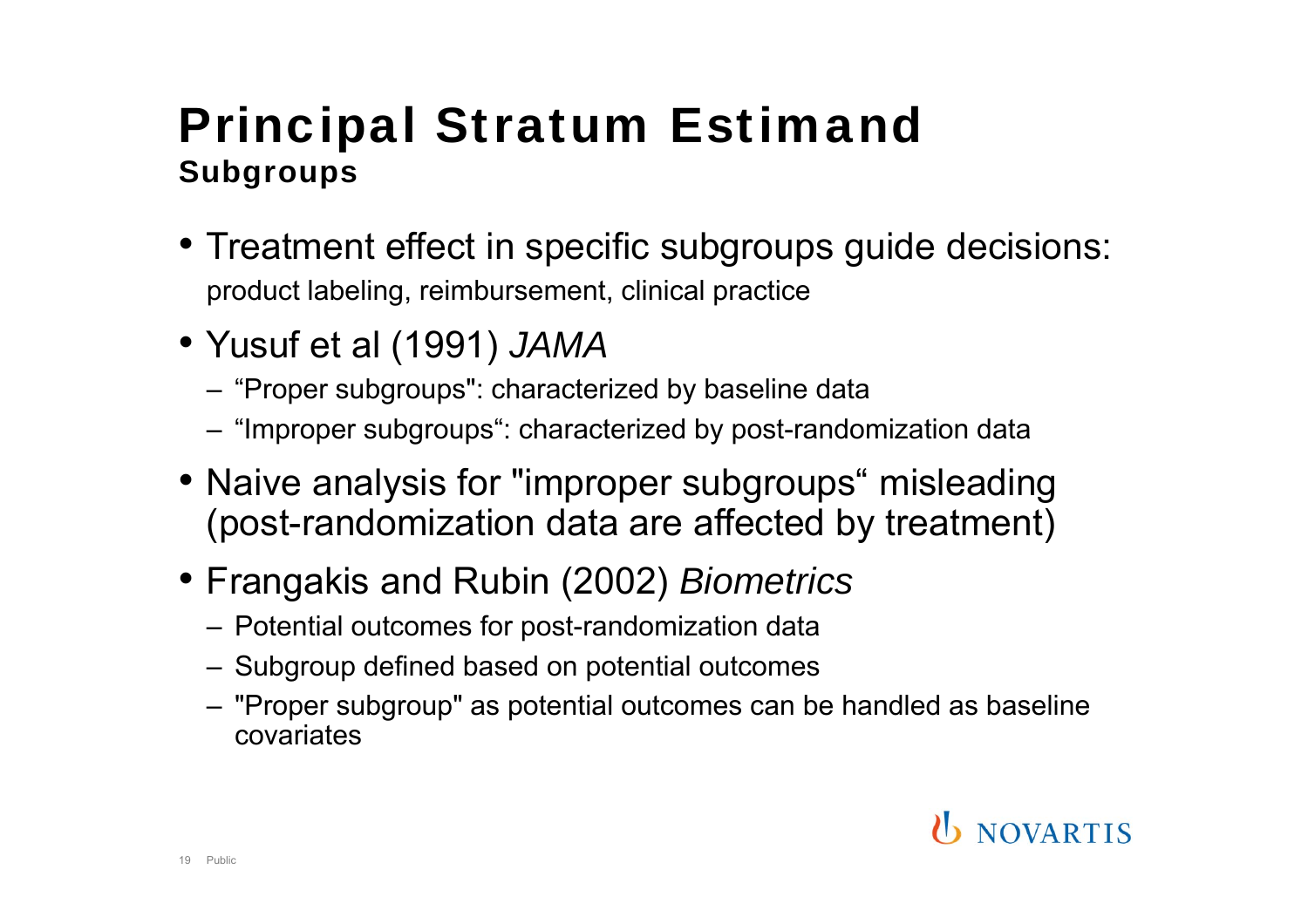- Phase 3 study, experimental vs control
	- Patients with previous myocardial infarction and increased inflammation, i.e. high-sensitivity C-reactive protein (hs-CRP) <sup>≥</sup> 2mg/l
	- Primary endpoint: nonfatal MI or stroke, CV death
	- Biomarker: inflammation (hs-CRP)
- Scientific/regulatory questions
	- $-$  Treatment effect on primary endpoint  $\;\;\surd\;$
	- Treatment effect on primary endpoint, in *subgroup* of patients which would be biomarker responders at 3 months if assigned to experimental treatment **?**

*Ridker et al. (2017) NEJM, Ridker et al. (2018) Lancet*

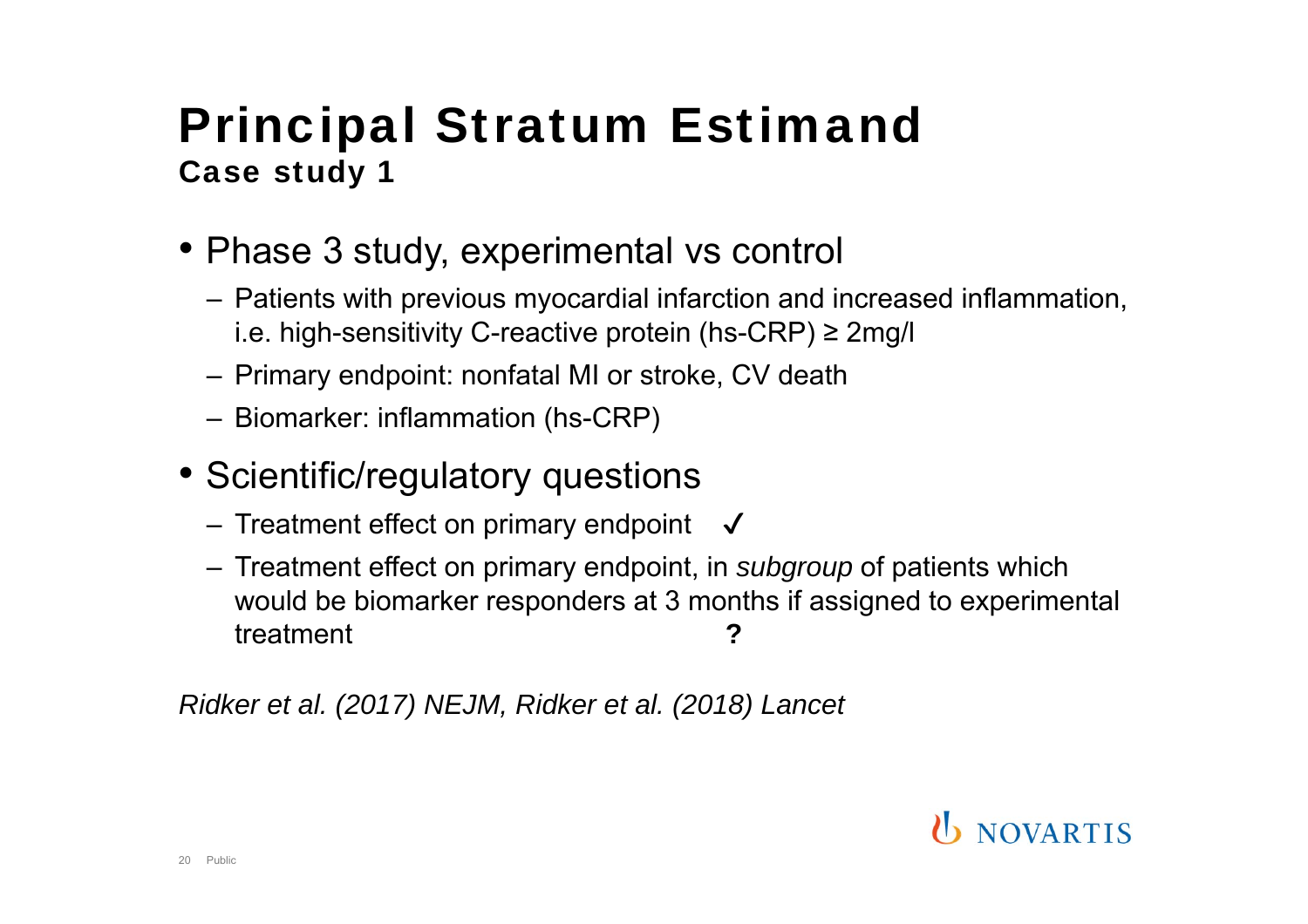### Formal language

- Treatment X (E vs C)
- Primary clinical endpoint Y (binary)
- Biomarker response Z (0 or 1)

|  |           |               | <b>Potential outcomes</b> |      | Observed outco |             |                     |
|--|-----------|---------------|---------------------------|------|----------------|-------------|---------------------|
|  | # Patient | $Y(E)$ $Z(E)$ |                           | Y(C) |                |             | X Y Z(E)            |
|  | 1 Adam    |               |                           |      |                |             | F 1 1               |
|  | 2 Bruce   |               |                           |      |                |             | $C \quad 1 \quad ?$ |
|  | 3 Conny   |               |                           |      |                | $F \quad 0$ |                     |
|  | 4 Dan     |               |                           |      | F.             |             |                     |
|  | 5 Eve     |               |                           |      |                |             | C 1 ?               |

Observed outcomes

| C) |                 |                | X Y Z(E)                   |
|----|-----------------|----------------|----------------------------|
| 1  |                 | E 1            | 1                          |
| 1  | $\mathsf C$     | $\overline{1}$ | $\overline{?}$             |
| 0  | $E_{\parallel}$ | 0              | O                          |
| 0  | E.              | 0              |                            |
|    | C .             | 1              | $\boldsymbol{\mathcal{P}}$ |

Subgroup of patients which would be biomarker responders if assigned to E

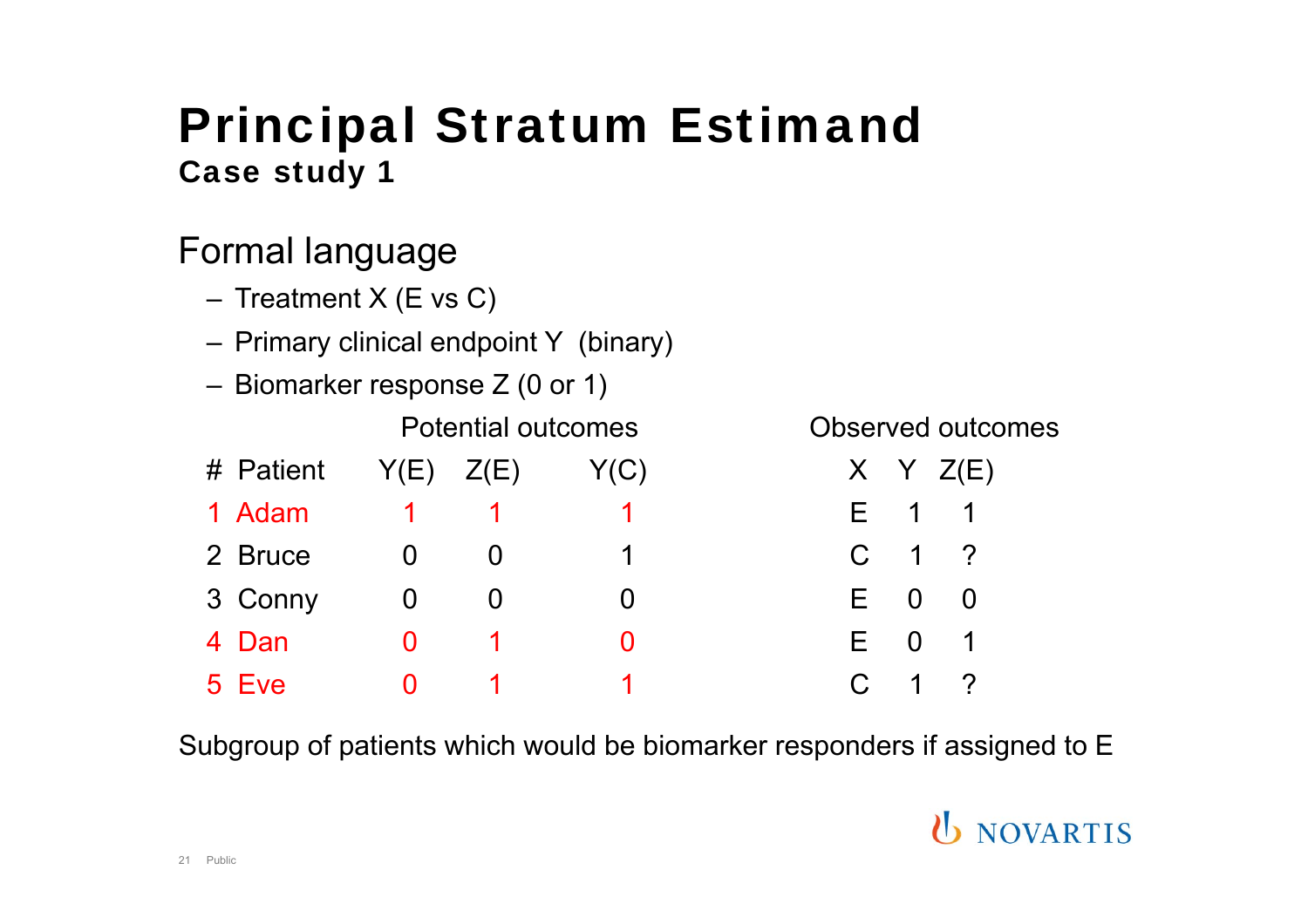Treatment X (E vs C) Primary clinical endpoint Y (binary) Biomarker response Z (0 or 1)

- Scientific/regulatory questions on treatment effect on
	- Primary endpoint: P( Y(E) ) P( Y(C) )
	- Primary endpoint, in subgroup of patients which would be biomarker responders at 3 months if assigned to experimental treatment:

 $P(Y(E) | Z(E)=1) - P(Y(C) | Z(E)=1)$ 

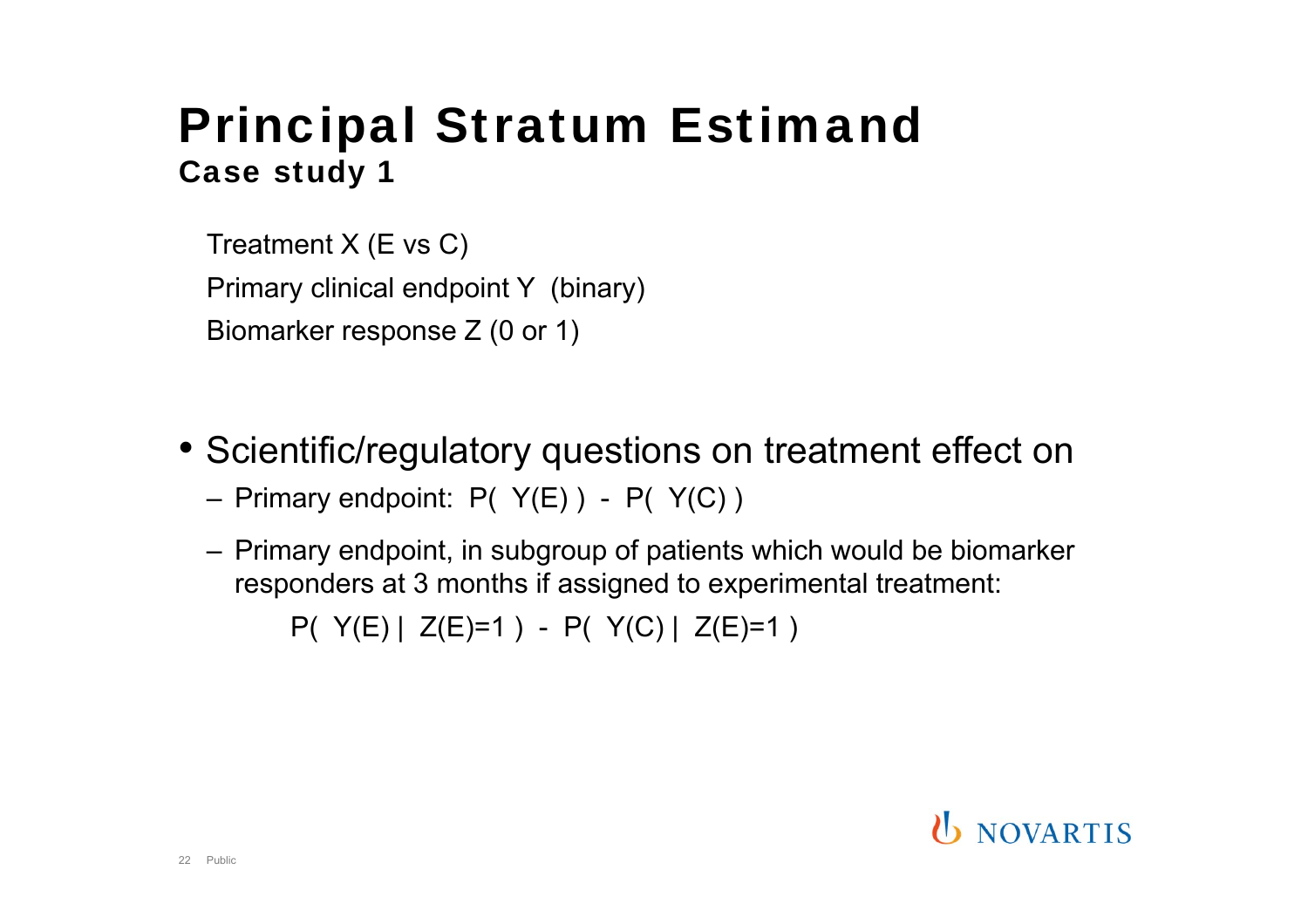- Phase 3 study, experimental vs control
	- Primary endpoint (binary)
	- Clinical event (binary)
- • Occurrence of clinical event may impact value of primary endpoint
- Scientific/regulatory questions
	- $-$  Treatment effect on primary endpoint  $\boldsymbol{\checkmark}$
	- Treatment effect on clinical event (secondary endpoint)  $\boldsymbol{\checkmark}$
	- Treatment effect on primary endpoint, in *subgroup* of patients where clinical event would not occur (regardless of treatment assignment) **?**

*Magnusson et al. (2018)*

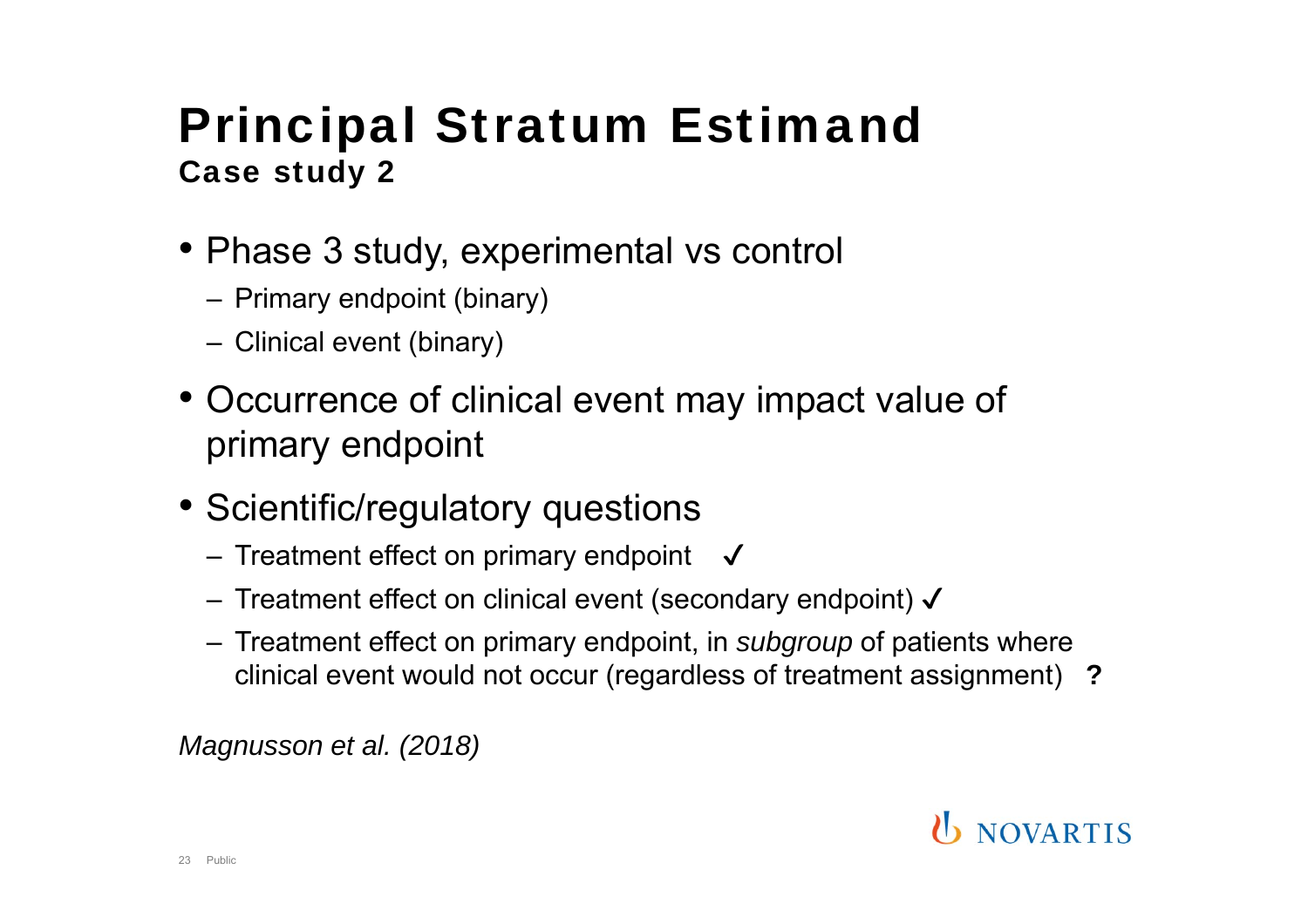- Formal language
	- Treatment X (E vs C)
	- Primary endpoint Y (0 or 1)
	- Clinical event Z (0 or 1)
- Scientific/regulatory questions on treatment effect on
	- $-$  Primary endpoint: P(  $Y(E)$  ) P(  $Y(C)$  )
	- $-$  Clinicel event: P( Z(E)) P( Z(C))
	- Primary endpoint, in subgroup of patients where Z would not occur regardless of treatment assignment:

 $P(Y(E) | Z(E)=Z(C)=0) - P(Y(C) | Z(E)=Z(C)=0)$ 

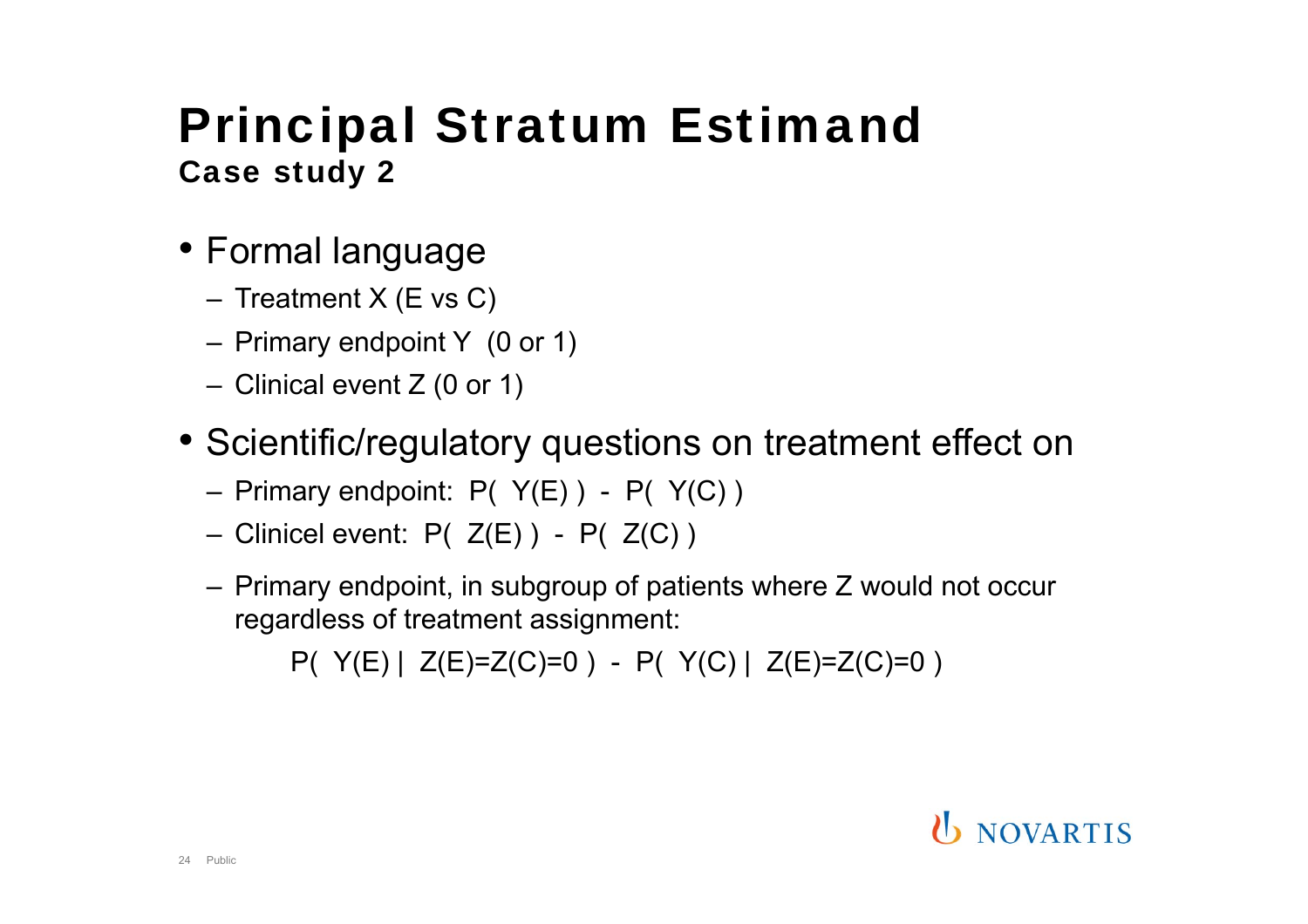# **Discussion**

### • Traditional estimand

(Complex) model including treatment effect parameter θ

#### • Causal estimand

Marginal comparison of potential outcomes: e.g. Y(E) vs Y(C)

- Advantages of causal estimand formulation
	- Potential outcome framework natural for medical doctors 'What happens to my patient if I give him treatment E vs treatment C ?'
	- Understandable for patients
	- No statistical model needed to discuss with clinicans/patients
	- Easier to think about how to account for intercurrent events

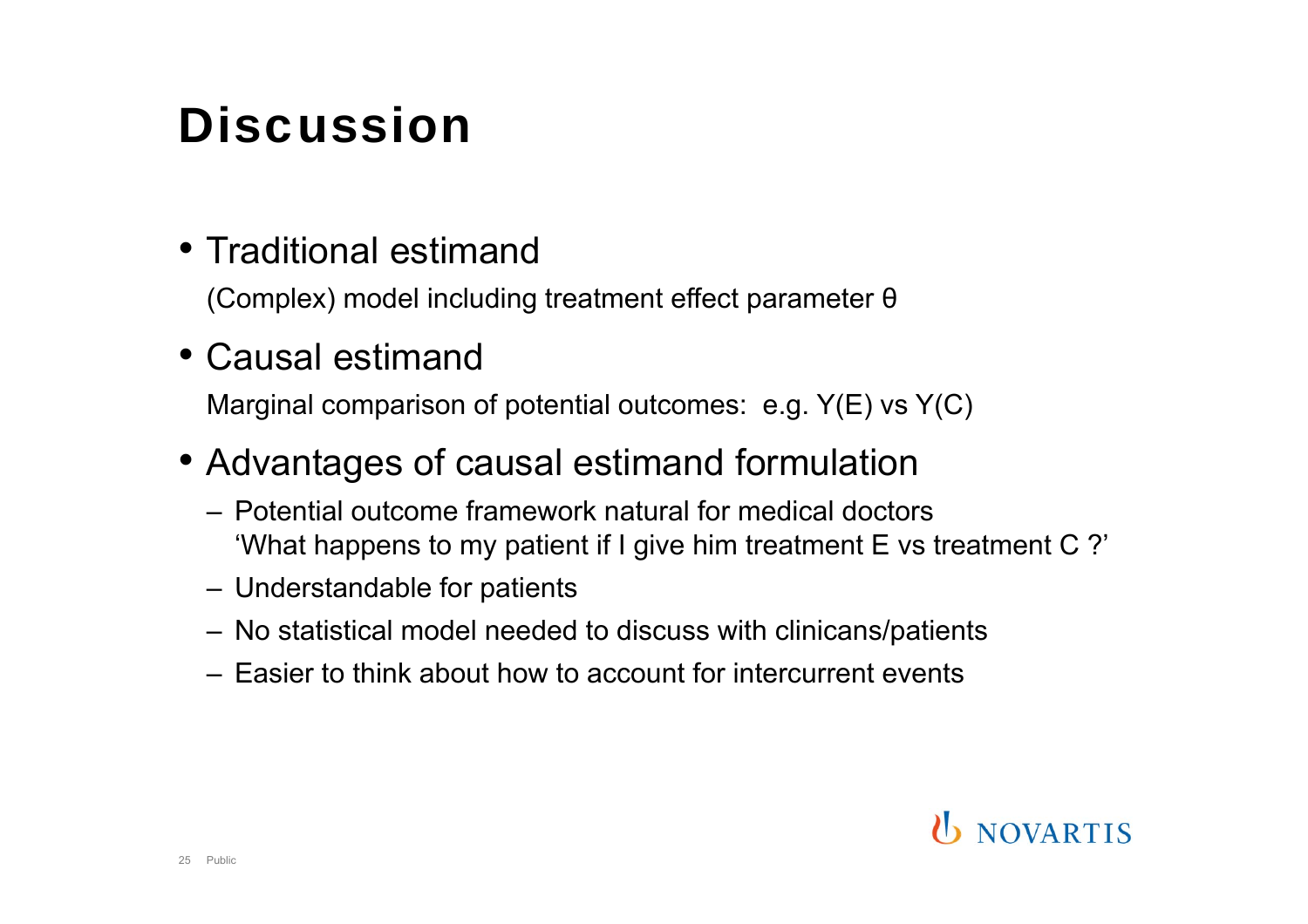# **Discussion**

#### Role of statistical models

- Traditional estimand is model parameter, which is not interpretable if model is not adequate
- Causal estimand is model-free
- However, models can/should be used for inference!

#### *Example*

Y = Change in HbA1c from baseline to 24 weeks

Causal estimand average( $Y(E)$ ) - average( $Y(C)$ )

To obtain point estimates/CI/p-value/posterior distribution, one could use e.g. a normal distribution model

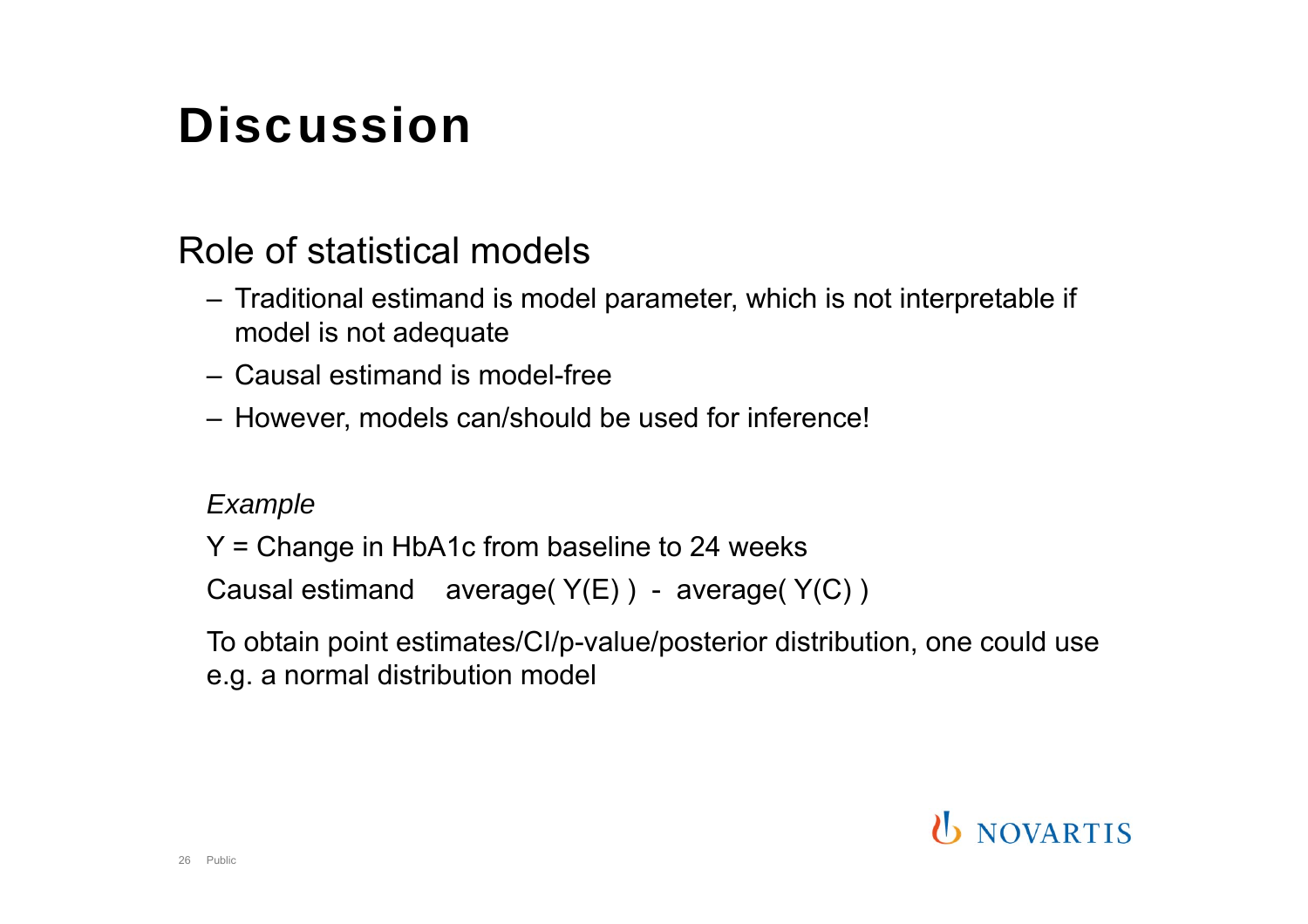# **Discussion**

### • Causal reasoning

- Provides guidance on which estimands make sense
- 'No causation without manipulation' Holland and Rubin, 1986

#### *Example – hypothetical estimand*

Diabetes patients, change in HbA1c

- Intercurrent event: R=intake of rescue medication
	- Y(E,R=no): if rescue medication would not have been allowed OK
- Intercurrent event: R=Discontinuation due to AE

 $Y(E,R=no)$ : if patients would not have discontinued due to  $AE$  ?

– Intercurrent event: R=Death

Y(E,R=no): if patients would not die  $\overline{?}$ ?

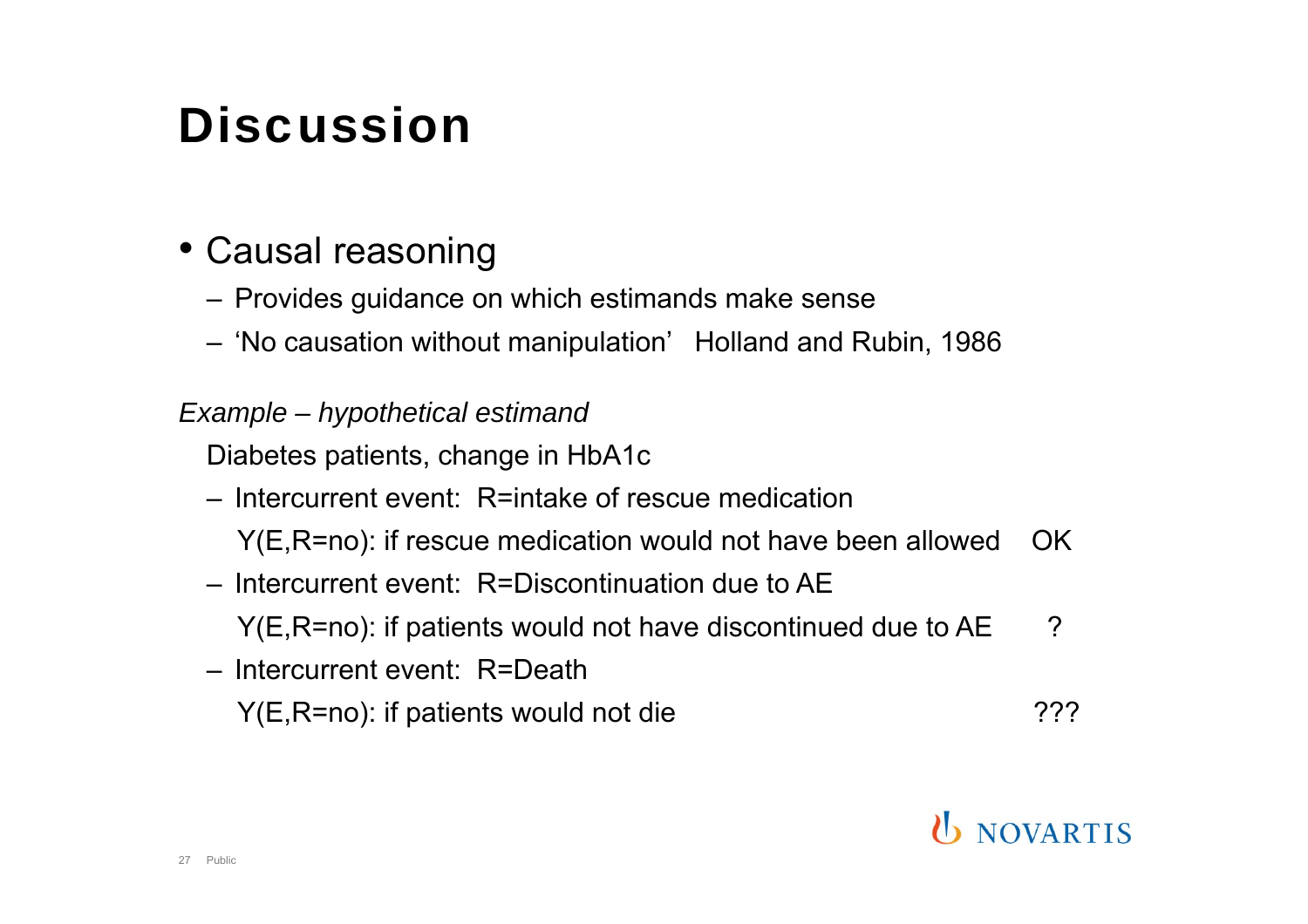## Conclusions

- ICH E9(R1) Addendum should lead to more transparent discussions between sponsor and regulators on trial objectives and target of estimation
- Opportunity to reconsider appropriate estimands for health technology assessments
- Causal reasoning is key for an appropriate choice of the estimand
- Potential outcome framework useful for interactions between statisticians, clinicians ... and patients.

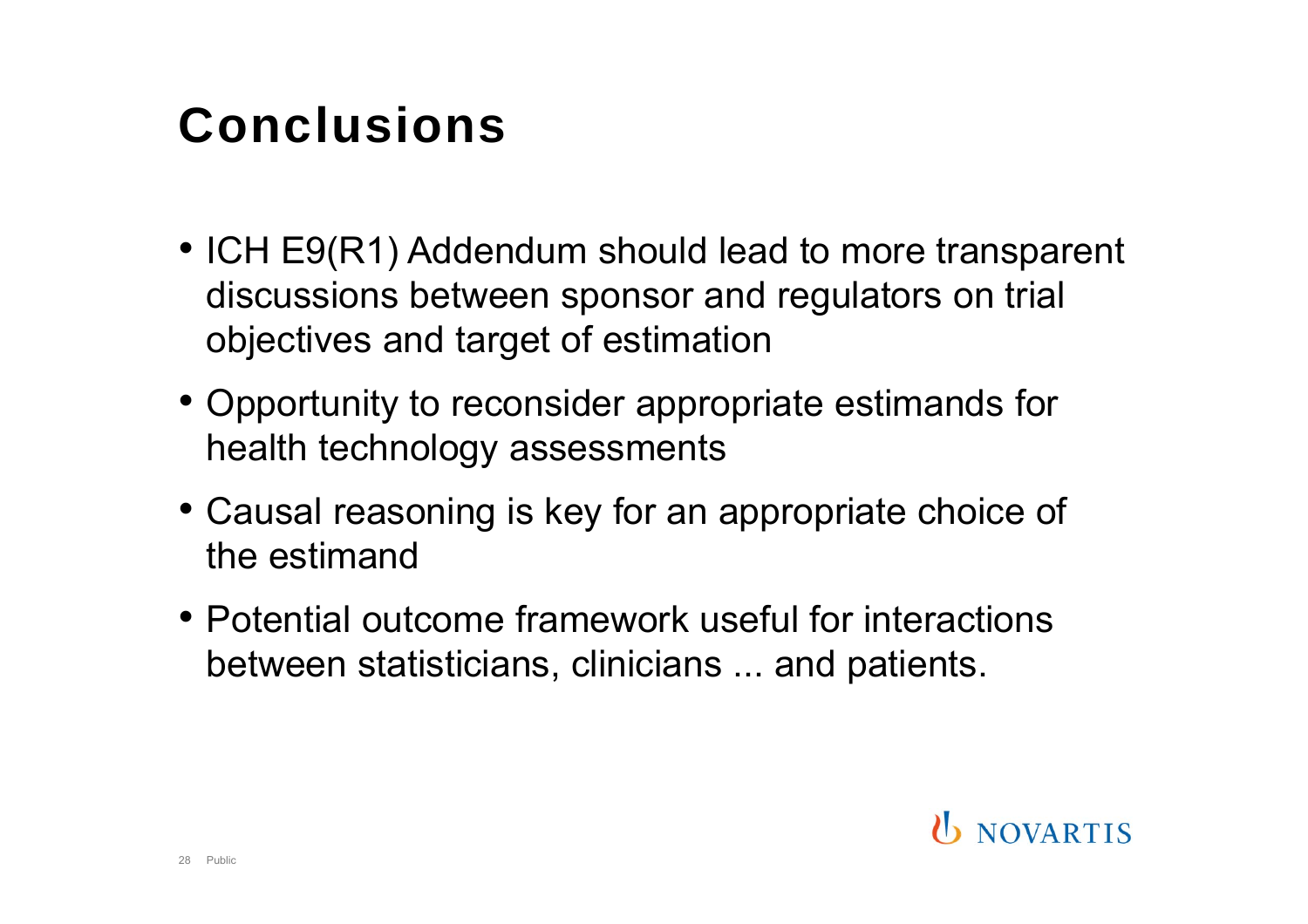## References

- Akacha M, Bretz F, Ohlssen D, Rosenkranz G, Schmidli H (2017) Estimands and Their Role in Clinical Trials. *Stat Bioph Res* 9:268-71.
- Akacha M, Bretz F, Ruberg S (2017) Estimands in clinical trials broadening the perspective. *Stat Med* 36:5-19.
- Holzhauer B, Akacha M, Bermann G (2015) Choice of Estimand and Analysis Methods in Diabetes Trials with Rescue Medication. *Pharm Stat* 14:433-47.
- Leuchs A, Zinserling J, Brandt A, Wirtz D, Benda N (2015) Choosing Appropriate Estimands in Clinical Trials. *TIRS* 49:584-92.
- Magnusson B, Schmidli H, Rouyrre N, Scharfstein D (2018) Principal Stratification to Assess the Treatment Effect in a Subgroup Characterized by Post-Randomization Events.
- Permutt T (2016) A Taxonomy of Estimands for Regulatory Clinical Trials with Discontinuations. *Stat Med* 35:2865-75.
- Phillips A, Abellan-Andres J, Soren A, Bretz F, Fletcher C, France L, Garrett A, Harris R, Kjaer M, Keene O, Morgan D, O'Kelly M, Roger J (2017) Estimands: discussion points from the PSI estimands and sensitivity expert group. *Pharm Stat* 16:6-11